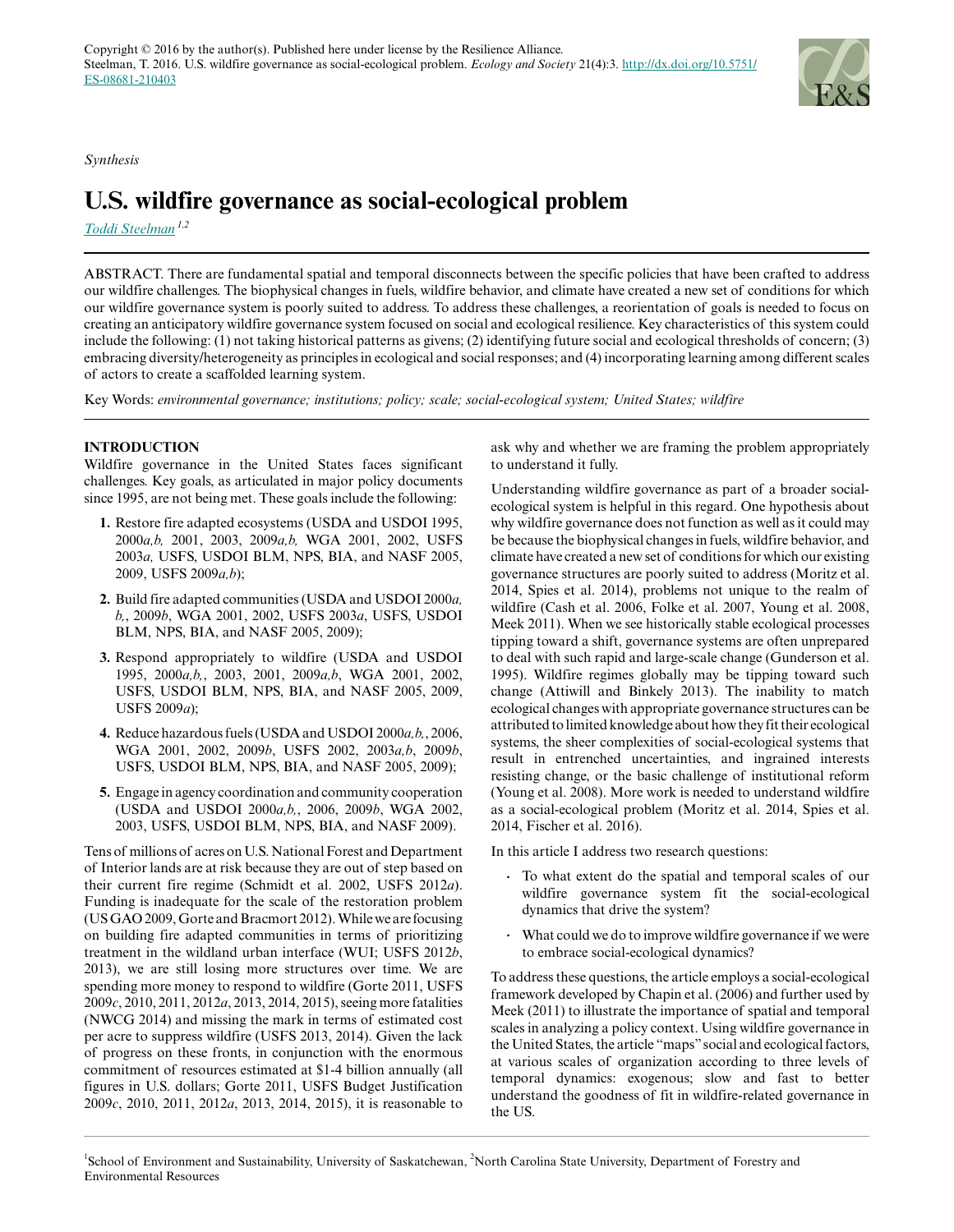

# **WILDFIRE GOVERNANCE WITHIN A SOCIAL-ECOLOGICAL SYSTEM**

Wildfire governance is embedded within a wildfire socialecological system. Understanding wildfire governance as part of a complex social-ecological system allows for greater consideration of the cross-scale and temporal dynamics that typify real life complexities of human-environment problems (Liu et al. 2007). This social-ecological analysis can facilitate the identification of key areas of vulnerability while identifying areas of adaptability for greater long-term social and ecological resilience.

Building on a framework advanced by Chapin et al. (2006) and utilized by others (cf. Meek 2011), I illustrate wildfire governance as part of a social-ecological system (SES; Fig. 1). This system comprises ecological and social subsystems along with the wildfire governance system, which mediates response between these two interacting subsystems. Both the ecological and social subsystems are influenced by exogenous controls, which are comparatively constant over long time periods, 100 years or more, as well as slow and fast moving variables (Chapin et al. 2006). Slow variables would be relatively constant over decades or longer, while fast variables would change daily, seasonally, or yearly (Chapin et al. 2006). Slow variables will influence fast variables, and vice versa. The cumulative impact of change in a fast variable can create a feedback to alter a slow variable and ultimately the exogenous control within and across these systems.

The wildfire governance system mediates how we respond to wildfire in the U.S. Governance also has important spatial and temporal dimensions that influence how we should think about wildfire from a SES perspective. Spatially, as a federated system, governance in the U.S. is nested at the local, state, and federal levels. A variety of public, private, nonprofit, and research-based actors play a role in governance at all of these levels.

Institutions or rules and norms shape behavior at levels of governance (Duit and Galaz 2008). Policies, strategies, and programs may be formally adopted at different levels of governance, but may take a long time to become institutionalized. For instance, while U.S. federal policy has formally recognized the importance of allowing wildfire to play an increased ecological role on the landscape, a culture of suppression has been more institutional at the federal, state, and local levels. These temporal dimensions are important because they have implications for our expectations for change. Policies can become institutionalized if they become part of the norms, habit, and practice within a governance system (Young et al. 2008).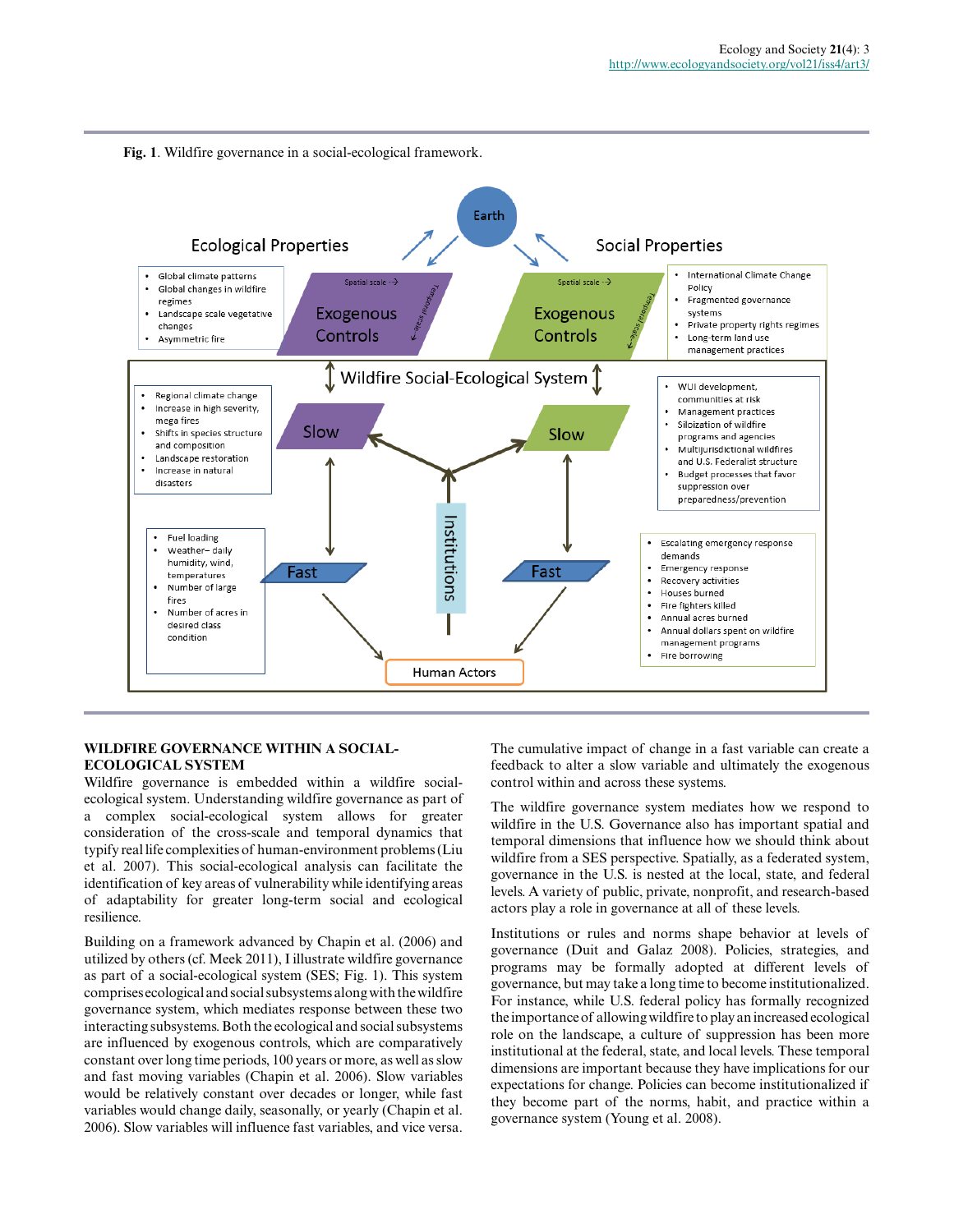Ideally, we would like alignment between our policies and their longer term effects as institutions. In the short term, policies may play a formal, symbolic role in effecting change, while not actually affecting behavior change. Even if policies become institutionalized, other factors may affect their ability to effect change, especially in SES (Underdahl 2008, Young et al. 2008). In some cases the policies institutionalized to address socialecological problems may not be the most important drivers in environmental or natural resource change. Institutions are affected by a variety of other drivers in social-ecological systems (political dynamics, cultural change, economic trends, demographic conditions, and technology) as well as patterns and trends in biophysical phenomena that may be resistant to or overwhelm any impact an institution may have. Conclusively isolating their singular impact on a given problem is fraught with analytical and methodological challenges (Young et al. 2008). Nonetheless, policies and institutions within our complex governance systems are one means we have for addressing problems in our social-ecological systems and understanding drivers, pathways, patterns, and effects is a way to advance the discussion about the complexities we face as a society, and the inevitable choices we need to make to manage these complexities. Creating a full picture of how different factors contribute to a given problem area while recognizing the considerable uncertainties that are present, is at least a starting point for having a more full dialogue about what matters, why, and what can and should be done about it.

Fit and interplay have been identified as key issues essential for evaluating the efficacy of policies and institutions within governance structures (Young et al. 2008). Ideally, we would like to see a good fit between the institutions governing socialecological systems and their characteristics and attributes (Folke et al. 2007, Termeer et al. 2010). A plausible hypothesis for when we encounter policy or institutional failure is to look to temporal and spatial scale mismatch as a potential explanation. There is cross scale interaction within the governance system and so we would expect that laws and policies regulating ecological change would likewise have an impact on social policies, norms, and behaviors. Scale has more recently come to the attention of scholars investigating institutional and policy dimensions (Olsson et al. 2007, Young et al. 2008, Duit et al. 2010, Gerlak 2014). In a federated system, the creation of policy goals at a national level inevitably intersect at the most local level where change actually happens. Consequently, scale becomes an important consideration for evaluating the efficacy of governance systems (Termeer et al. 2010).

# **The social-ecological system**

Exogenous controls are stable factors that are not influenced easily by short term changes. In wildfire governance, we have ecological and social exogenous controls (Fig 1). These exist at larger spatial scales and longer temporal scales than the slow and fast variables, which would operate at smaller scales over shorter time frames. Among the spatial and temporal scales, there is often little opportunity to connect or learn from one level to the next to create a more integrated understanding of how cycles and process at one level influence behaviors and actions at another level.

Ecological exogenous controls within the wildfire regime include global climate patterns, wildfire regimes, and landscape scale vegetation change. Some evidence suggests that these exogenous controls greatly constrain governance options for affecting fire characteristics (Moritz et al. 2014). Globally we continue to witness increases in total greenhouse gas emissions, which are contributing to rising global temperatures (IPCC 2014*a,* Olivier et al. 2014). Increases are being driven by fossil fuel combustion and industrial processes, which in turn are driven by population and economic growth (IPCC 2014*a*). The use of coal, particularly in China and India, has reversed the trend toward decarbonization of the global energy supply (IPCC 2014*a*). Given these trends and the conditions driving them, the Intergovernmental Panel on Climate Change (IPCC) projects that global mean surface temperatures will increase by 3.7°C to 4.8° C compared to preindustrial levels, provided additional mitigation measures are not taken (IPCC 2014*b*). Climate change models suggest that more severe fire seasons will be experienced in the northern hemispheres generally (Flannigan et al. 2013) as well as specifically in Canada (Flannigan et al. 2009), the Mediterranean Basin (Moriondo et al. 2006, Moreira et al. 2011), and the United States (Liu et al. 2013). Globally we are seeing changes in "mega fire" wildfire activity (Attiwill and Binkley 2013). Climate influences vegetation and hence fire regimes (Moritz et al. 2012). Major landscape level changes in forest vegetation are predicted globally (Stephens et al. 2013). Evidence indicates that historical wildfire regimes varied greatly across North America until fire management practices altered these regimes (McKenzie et al. 2004).

Social exogenous controls include international climate change institutions (The United National Framework Convention on Climate Change and the Kyoto Protocol) or lack thereof (Victor 2004), the U.S. federalist structure that fragments wildfire governance at the local, state, and national level (Fleming et al. 2015), and dominance of private property rights regimes that place a primacy on the individual's right to manage their property as they like as opposed to a more collective norm (Ferrier 1995), and long-term land use management practices such as fire suppression, grazing, and logging that have contributed to our existing landscape patterns (Dombeck et al. 2004, Kaufmann 2004). The human preference for suppression over fire for resource benefits has had a long lasting impact on the landscape and will continue to do so (Noss et al. 2006). Both the ecological and social exogenous controls constitute forces or drivers in this broader system that are more resistant to change than the slow and fast moving variables in the ecological and social subsystems.

#### *The ecological subsystem* Slow variables

For the purposes of this article, slow variables occur on a decade's level temporal scale and over a regional spatial scale. Climate conditions are leading to regional increases in wildfire in the U. S. with projections by U.S. Forest Service (USFS) wildfire management that suggest we could hit norms of 10–12 million acres annually (USFS, US DOI BLM, NPS, BIA and NASF 2009). Earlier melting and smaller snow packs, lower humidity, and higher temperatures are predicted to lead to longer wildfire seasons and greater risk of wildfire in the longer term across the western United States. Warmer temperatures appear to be correlated with longer wildfire seasons in the western U. S., which is dominated by a snow hydrology (Running 2006, Westerling et al. 2006). Earlier melting snow packs combined with higher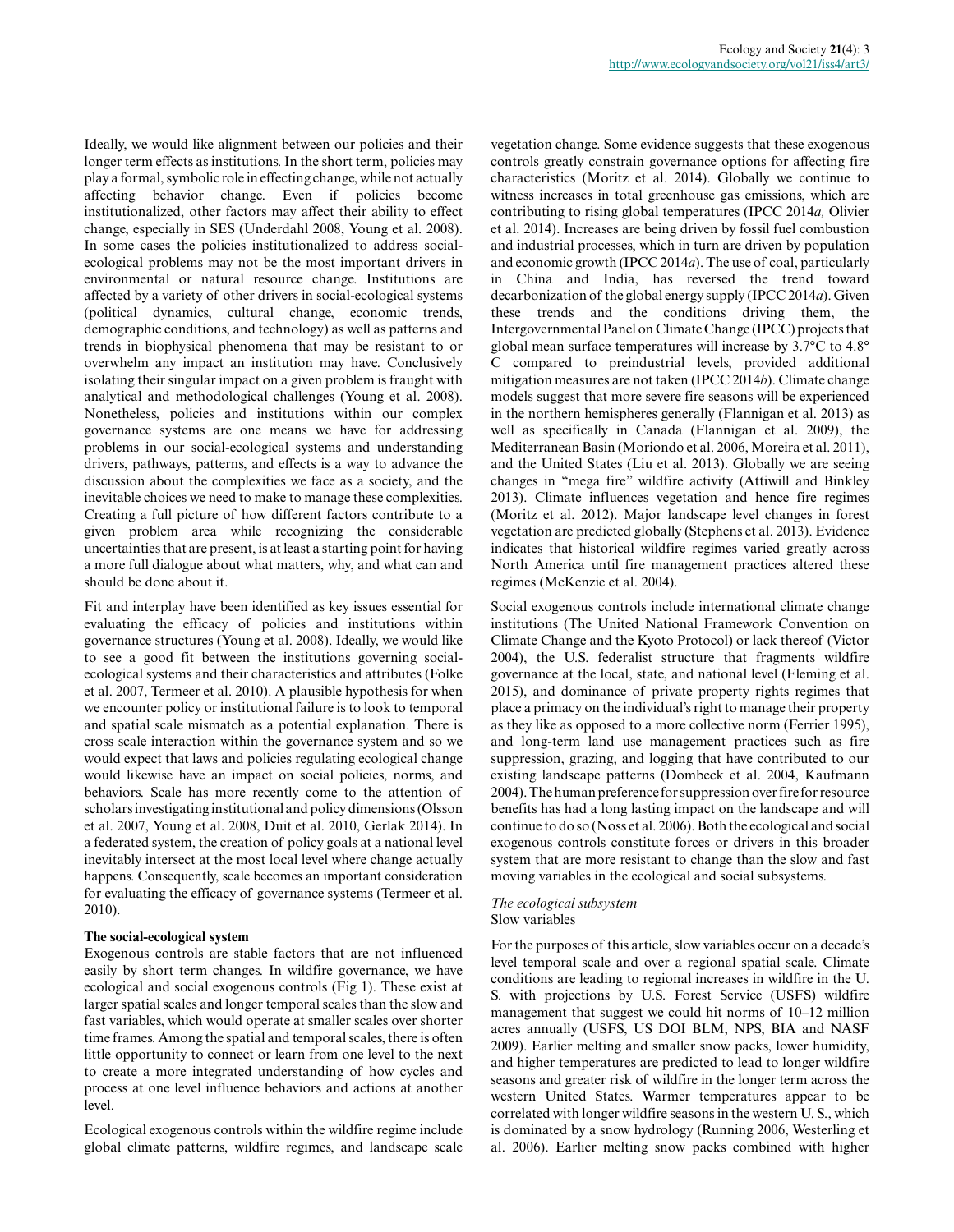temperatures and lower humidity lead to the greater probability of wildfire risk. That said, model projections differ based on their assumptions and consequent regional effects. Some suggest we can expect lower humidity and thus greater fire danger in the northern Rockies, Great Basin, and desert Southwest into the 21st century (Brown et al. 2004). Others find that the Southwest, Rocky Mountains, northern Great Plains, Southeast and Pacific coast, but not the northern Rocky Mountains will experience pronounced increases in wildfire activity (Liu et al. 2013). Globally, far term models suggest that fire will increase in midto high latitudes (Moritz et al. 2012).

We are seeing evidence that fire ecosystems are trending toward nonlinear change in some places—what fire managers in the United States have termed "asymmetric fire" or fire behavior and patterns unprecedented in recent history (USFS, USDOI BLM, NPS, BIA, and NASF 2009, Attiwill and Binkely 2013, Liu et al. 2013). Under these conditions, it is important to understand that historical conditions upon which many models are built may not provide effective prediction for future events. New thresholds of concern, such as unusual fire behavior, may provide triggers for considering alternatives for future action in the absence of predictive models, especially when multiple drivers are present. Although a particular fire can be driven by ignition sources (human or natural), weather on a given day, live and dead fuel characteristics, and vegetation structure and composition (Reinhardt et al. 2008), climate change drives these responses both in the short and longer term. The decreases in humidity, rising temperatures, increases in drought and higher fuel loads are contributing to the rise of mega fires due to the confluence of these various ecological conditions. Arizona, Colorado, and New Mexico have all seen historically large wildfires in the last decade (Attiwill and Binkley 2013). These mega fires are less than 1% of all total fires but account disproportionately for the total expenditures on wildfire and area burned in the United States (Williams 2013).

Forest landscapes are changing in the United States and this in turn will affect the fire regimes in different areas and the management activities appropriate to address them. Recognizing heterogeneity within and across landscapes is important (Moritz et al. 2014). Because of this high variability different fuel reduction and restoration practices should be taken into consideration in different regions (Schoennagel et al. 2004). For instance, Southwestern ponderosa pine (*Pinus ponderosa*) forests are adapted to low intensity fire and will require diverse restoration prescriptions that incorporate young tree thinning and the reintroduction of fire (Allen et al. 2002). These prescriptions are inappropriate for low frequency, high intensity forest fire regimes (Allen et al. 2002). Fire regimes in the US are affected by a combination of topography, forest type, climate, fuels, and ignition sources (McKenzie et al. 2004, Schoennagel et al. 2004). For instance, fire suppression as a management tool is thought to have had minimal effects on high severity, infrequent fire regime forests compared to low intensity, frequent fire regime forests (Noss et al. 2006). Mitigation is recommended in areas with high frequency, low to moderate severity fire regimes, while adaptation is suggested in those forests that traditionally have experienced low-frequency, high severity fire regimes (Stephens et al. 2013). For instance, mitigation actions might entail restoring to historical forest structure patterns, while adaptation might

anticipate changes in landscape structure, including transitions to nonforest vegetation. Changing vegetative species composition likewise could create greater vulnerabilities for threatened and endangered species because of habitat vulnerabilities in changing forest systems (McKenzie et al. 2004). Alternatively, increased fire presence could also enhance habitat in areas where fire has been excluded, thereby helping threatened and endangered species (McKenzie et al. 2004).

# Fast variables

Fast variables occur at a daily, seasonal, and yearly temporal scale and would include things like, drought, humidity, bug kill, and high temperatures that all interact to create conditions conductive to greater wildfire threats. The cumulative effect of shorter winters and warmer, drier summers will be longer fire seasons (USFS, USDOI BLM, NPS, BIA, and NASF 2009). A changing climate means more days of higher fire danger due to low humidity as well as greater precipitation in the United States (Brown et al. 2004). Wetter years promote fuel loading, while drier years create favorable conditions for burning. The larger amounts of biomass on the landscape from bark beetles and growing conditions that outstrip our ability to reduce fuels that occur under conditions of lower humidity mean we have faster drying vegetation and higher fuel loads that then drive seasonal fire behavior. Hence we are experiencing more large wildfires with irregular patterns. As a consequence, we may be seeing fewer fires, but more acres burn over time (NIFC 2014).

# *The social subsystem*

The scope and scale of the ecological system can differ significantly from the patterns and approaches in the social system. This is a problem of fit (Young 2002, Olsson et al. 2007, Young et al. 2008). While we witness evidence of a shift in the ecological subsystem, it is not clear that we are seeing a similar shift to accompany this in the social subsystem. Understanding how social and ecological trends are or are not coevolving is an important step in crafting an effective governance response.

## Slow variables

Expansion of the wildland urban interface drives the need to protect homes, places wildfire fighters in danger, and inflates the cost of wildfire (Gude et al. 2013, Fischer et al. 2016). Enormous total property values are at risk. Botts et al. (2013) estimate that 1,262,022 residential properties valued at \$189 billion in the West are currently listed as at high or very high risk from wildfire threat. If additional properties in close proximity to those properties at high and very high risk are also taken into consideration, the total properties exposed to risk climbs to over 3 million with an estimated value of \$444 billion (Botts et al. 2013). The southern Rockies and the south central U.S. (CO, AZ, OK, TX) have the most potential properties, as well as the greatest property value, at risk (Botts et al. 2013).

Future thresholds, such as catastrophic loss of life or property, if crossed, could trigger new action, but thus far the system has been resilient to change. Political dynamics are such that wildfire in WUI areas with high values of private property at risk demand a response (Calkin et al. 2015). Some estimate that between 50– 95% of firefighting costs are driven by the protection of private property (USDA OIG 2006, Gude et al. 2008). Of the 115 million single family homes in the U.S., 40% are located in the WUI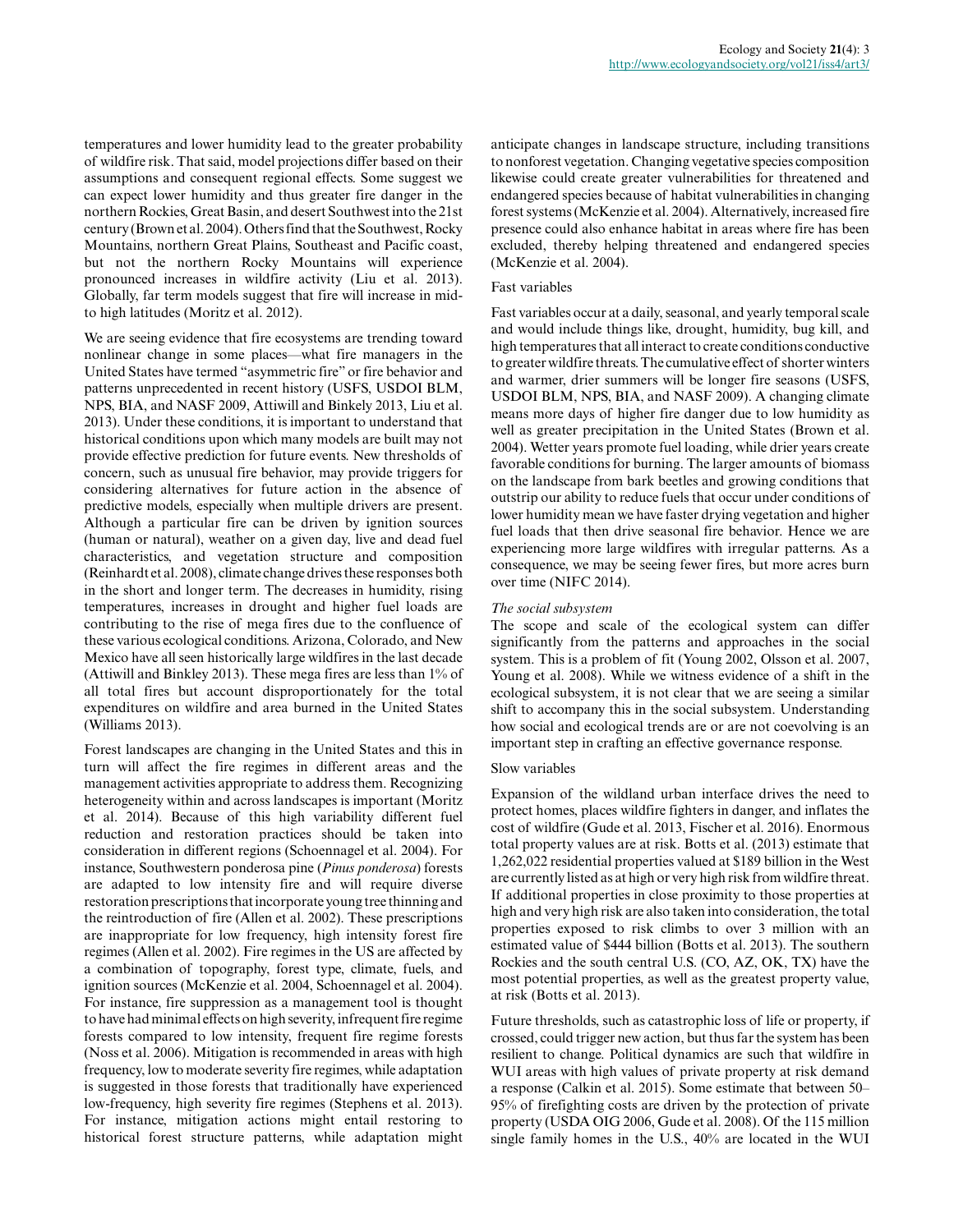

**Fig. 2**. U.S. wildfire funding to protect federal lands, fiscal years 1999-2015 (U.S. dollars). Each agency total is the sum of: Wildfire Management Accounts for Preparedness, Suppression, Hazardous Fuels and Site Rehabilitation, American Recovery and Reinvestment Act Fund, Additonal Appropriations, Use of Emergency Funds, and Use of Prior Year Funds.

(International Code Council 2008). Between 1990 and 2008, 17 million new homes were built in the U.S. and 10 million of them were in the WUI (Rocky Mountain Insurance Information Association 2012). Only 16% of the WUI is currently developed (Gorte 2013, Gude et al. 2013), and expansion into the WUI is projected to continue. As of 2014, the U.S. economy was recovering, which means the temporary slowdown in homebuilding is now reversing (National Association of Home Builders 2014).

Managerial culture as well as budget processes have historically favored suppression over prevention and preparation, including the use of prescribed wildfire (Saveland et al. 1988, Pyne 1997, Steelman and Burke 2007). These management and budget decisions have created an overly homogenized landscape vulnerable to large scale wildfire. The current agency budget structure and Congressional appropriations processes prioritize suppression and preparation for suppression activities, including aviation resources and training. The siloization of suppression activities from prevention and preparation activities further reinforces this disconnect. Response activities, especially for large wildfire events, are increasingly occurring at the national level, while preparation and prevention activities are encouraged at the local level (cf. USDA and USDOI 2009*b*).

Wildfire accounts have been chronically underfunded since 2000, which has the cumulative effect of impeding the ability of the USFS to manage its lands. For instance, fire protection funding now takes a larger proportion of the total rising from 25% throughout the 1990s to 56% in 2008 (Gorte 2013). A 10-year rolling average suppression funding formula is used to fund the annual suppression budget. Because we are witnessing historic change in wildfire (exogenous and slow ecological variables), past trends are more problematic for forecasting future trends. The current 10-year average formula has resulted in underfunding for suppression activity since 2000.

Within the United States there is cultural resistance to talk about climate change as a driver related to wildfire processes. The hardening of ideological lines is a significant impediment to creating a learning culture that can adapt as changes occur at different scales. Opinions about climate change are politically polarized in the United States. Liberals and Democrats are more likely to support that climate change is human caused, while Conservatives and Republicans are more skeptical (McCright and Dunlap 2011). Republicans see the issue as hinging on scientific uncertainty with grave economic consequences while Democrats emphasize the catastrophic consequences of a climate crisis (Nisbet et al. 2013). The difficulties associated with this polarized political discussion mean that it is especially challenging to address the larger drivers associated with wildfire processes.

# Fast variables

Fast variables tend to focus on those day to day, seasonal or yearly indicators, and policy tends to emerge in response to these fast variables. Fast variables may become the best indicators that social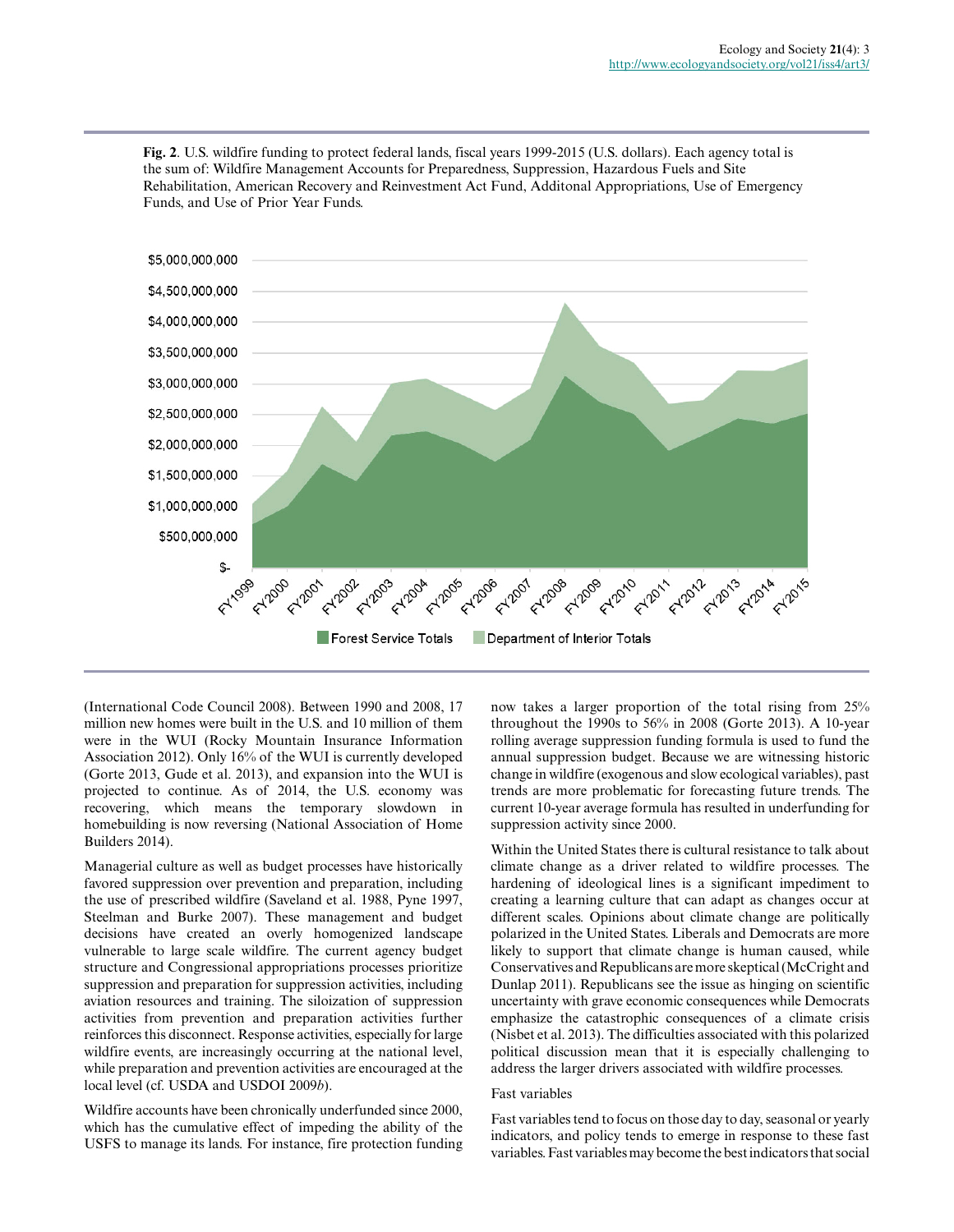thresholds have been crossed because they tend to receive the most attention. Media responses to large fire disasters focus on houses lost, firefighter deaths, and total acres burned, which then place policy focus on the shortfalls of emergency management (Williams 2013) or increase attention to emergency response (Liu et al. 2013). There is little discussion about whether total acres burned are a positive or negative indicator in terms of desired system response. Rather, more acres burned are seen as a negative. More structures are being lost over time, which exacerbates the suppression response. Increases in building in the WUI and the values at risk there (slow variables) are likely driving this trend (Calkin et al. 2015, Fischer et al. 2016). This leads to annual increases in suppression budgets, versus increases in preparedness and prevention budgets, which then limits the ability to respond to the underlying land management problem (Calkin et al. 2015, Fischer et al. 2016).

Throughout the 1990s, total wildfire appropriations averaged \$1.39 billion annually in real dollars (Gorte 2013). Beginning in the early 2000s, appropriations reached \$3.51 billion annually (Gorte 2013). Total appropriations to all wildfire accounts rose steadily in the 2000s and flattened out in the 2010s, albeit at a higher plateau than in the 1990s and earlier (See Fig. 2). Annual costs rose more for the USFS than the Department of the Interior (DOI), which has a more flexible fire management mission that allows wildfire to play a more natural role on the landscape and arguably has less WUI to protect than occurs on or near USFS lands (Fleming et al. 2015). Costs often ended up exceeding appropriations because of over expenditures on account of increased and unanticipated fire activity in suppression.

These shortfalls have resulted in almost annual additional Congressional and agency emergency financial intervention to remedy the shortfalls. Fire borrowing from nonsuppression accounts has occurred to make up the deficits in some years. The DOI and USFS saw more than \$3 billion transferred from nonsuppression accounts between 1999 and 2006 (USFS, USDOI BLM, NPS, BIA, and NASF 2009). In 2004, the Government Accountability Office (GAO) documented numerous cases where fire borrowing disrupted existing prevention projects, strained relationships with local partners, and created management difficulties (US GAO 2009). Programs such as the Forest Land Enhancement Program were terminated by Congress because of fire borrowing. Congress has also borrowed from the Knutson-Vandenberg Fund, which was established for forest restoration. Fire borrowing affects the ability to engage more effectively in preparedness activities, such as hazardous fuel reduction.

In addition to disrupting potential projects to reduce risk prior to wildfire season, high suppression costs in the WUI have also increased costs to states and localities, which are responsible for wildfire management on state and private lands. State and local governments spending on wildfire is significant. Out of the total state forestry agencies expenditures in 2010 (\$2.4 billion), 59% went toward wildfire programs (NASF 2012). Wildfire related expenditures have doubled from \$730 million to \$1.4 billion from 1998 to 2010 (NASF 2010, 2012). Funding support to the states comes predominantly from the state (62% in 2008) and forestbased revenues (21% in 2008) with the federal government contributing roughly 10% (NASF 2010). There is no way to account for the total spent by local governments (Gorte 2013).

Federal agencies provide support to states and localities through programs, including State Fire Assistance (SFA), Volunteer Fire Assistance (VFA), and Fire Management Assistance Grant (FMAG), and by providing fire suppression personnel funding and equipment, if assistance is requested. Costs to states and localities are expected to rise over time as policy is moving in this direction as witnessed by the Cohesive Policy (2009) and other stated policy documents such as the QFR (USFS, USDOI BLM, NPS, BIA, and NASF 2009).

Acres moving toward desired class conditions are trending downward while hazardous fuel reduction in the WUI is increasing, as are the number of stewardship contract agreements. However, the pace is below what is needed to make positive net gains, given the total acreages in need of attention, which does not remain static in the face of changing budgetary conditions and priorities (Gorte and Bracmort 2012). Evaluations of fuel treatments and hazardous fuel reduction indicate that under some conditions they are effective in changing fire behavior, including reducing fire severity and tree mortality (USFS 2012*b, c*, Waltz et al. 2014). Investing in fuel treatments can avoid costs associated with large-scale fire. One study has indicated a cost avoided ratio of \$9–10/acre for investments in hazardous fuel treatment once the full costs of the wildfire are taken into account (Waltz et al. 2014).

# **Wildfire governance**

The current wildfire governance system is highly fragmented. The governance system is an amalgamation of a variety of formal and informal policy directives, programs, budgets, and practices at the national, state, and local levels that seeks to restore fire adapted ecosystems, build fire adapted communities, and respond appropriately to wildfire. It is a federated system of governance in which federal agencies (USDA-USFS, USDOI-BLM, Park Service, BIA, FWS, and DOD) often work with state counterparts, counties, and municipalities through funding, policy directives, practices, and partnerships (Fleming et al. 2015). It is impractical to focus on all aspects and so the subsequent analysis hones in on the key areas that should be prioritized.

The previous analysis indicated that the key drivers in the wildfire social-ecological system are climate change, funding priorities that favor suppression activities over prevention and preparedness activities, and a need to protect structures and other values at risk in the WUI. These drivers are found in the exogenous and slow variable categories. It is not apparent that existing policies adequately match the challenges at the appropriate socialecological level, or if they do, they have not become institutionalized to effect change. More effective global and U.S. based climate policy could mitigate the effect of projected extreme fire behavior. The Kyoto Protocol has been in place since 1997, but has yet to become effectively implemented. Nonetheless, the globe is committed to a certain amount of temperature increase due to existing greenhouse gas (GHG) loading in the atmosphere (IPCC 2014*a*), and if more effective policy change were to come, it would be realized slowly. In the interim, focusing on reshaping federal budgetary priorities and the WUI are the more effective medium-term policy alternatives. Arguably, existing federal policy subsidizes the risk of building in the WUI, by protecting houses through suppression response and reducing fuels/or creating appropriate class conditions in land adjacent to the WUI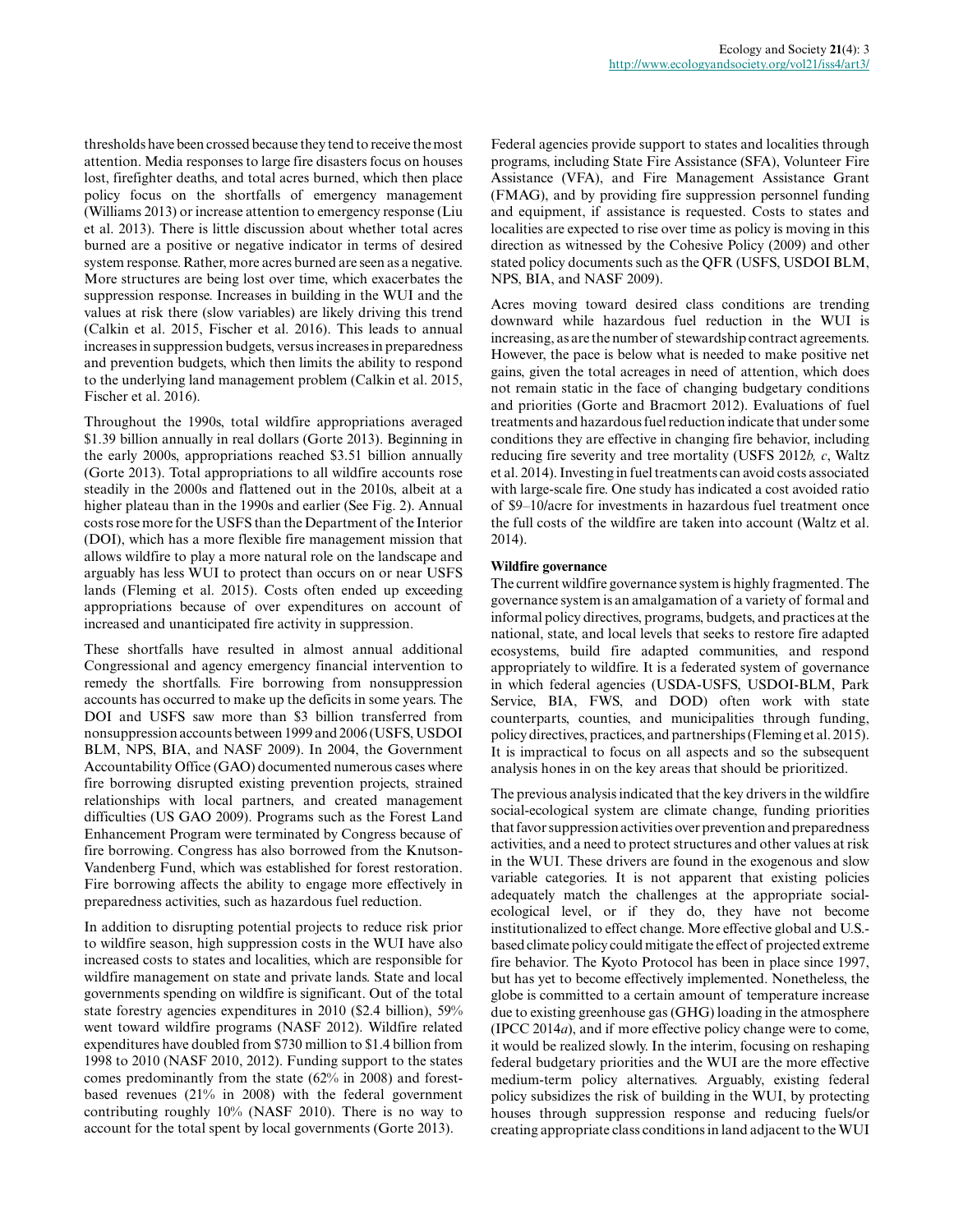(Gude et al. 2013). Until the incentives for building in the wildland urban interface are addressed, it is unlikely that the funding challenges that favor suppression over prevention and preparedness will shift.

#### *Climate change policy*

Projections for global policy to mitigate climate change, the most significant driver in the wildfire social-ecological system, are pessimistic. Climate change is a global scale problem and therefore necessitates a response on the same scale. The UN Framework Convention on Climate Change (UN FCCC), established in 1992, is the international treaty that seeks to address climate change. In 1995, countries participating in the convention realized that the initial reductions proposed in 1992 would be inadequate and in 1997 developed and adopted the Kyoto Protocol, which is now part of the FCCC. The Kyoto Protocol set emission reduction targets of 4.2% below the base year of 1990 to be met for 2008–2012 for industrialized countries (Olivier et al. 2014). The U.S. did not ratify the UN FCCC or Kyoto Protocol and Canada withdrew from the Kyoto Protocol in 2012. Beyond these exclusions, 197 countries have ratified the FCCC (UN FCCC 2015). Global carbon dioxide emissions continued to grow and in 2013 increased to a new record, albeit at slower growth rate than in previous years (Olivier et al. 2014). Recent increases in emissions are being driven by emerging economies with a decoupling of global economic growth rates from emission trends in industrialized countries (Olivier et al. 2014). China, the U.S., and European Union (EU) are the top global emitters. China's carbon emissions are growing at a slower rate than the past decade. In 2013, U.S. carbon emissions grew for the first time since the onset of the 2008 recession (Olivier et al. 2014). The EU has shown consistent decreases in its emissions since 2006 (Olivier et al. 2014).

U.S. Congressional opposition to climate change action has prevailed. However, in 2009 President Barack Obama committed to reduce carbon dioxide levels 17% below 2005 levels by 2020, 42% below 2005 levels by 2030, and 83% below 2005 levels by 2050 (Executive Office of the President 2013). The U.S. has primarily used the Clean Air Act to address GHG reduction. In 2009, GHGs were identified by the U.S. Environmental Protection Agency to be a threat to public health and welfare, and GHG thresholds were set in 2010 as part of the Prevention of Significant Deterioration standards under the Clean Air Act (US EPA 2015*a*). These thresholds affect the largest, point source emitters: power plants, refineries, and cement production facilities (US EPA 2015*a*). A subsequent rule that affected cars took effect in 2011 (US EPA 2015*a*). Power plants are the largest single source of carbon emission in the U.S. In 2013, standards were established for new power plants and in 2014 standards were set for existing power plants. These standards have been finalized for light duty vehicles and will apply to model years 2017–2025. Renewable Fuel Standard (RFS) regulations were developed to reduce GHG emissions from renewable fuels and compliance deadlines were set in late 2014 (US EPA 2015*a*). As of 2013, carbon dioxide levels were reduced 8.5% below 2005 levels, mostly because of the economic recession, the replacement of coal-based power generation with natural gas, increases in wind and solar power generation, and increased energy efficiencies (US EPA 2015*b*). However, since 1990, GHG emissions in the U.S. have increased on average by 0.3% per year for a total of 7% since 2009 (US EPA 2015*b*). U.S. GHG emissions are projected to continue to grow at a slow rate. The impact of U.S. GHG emissions is unlikely to have a significant global impact in the face of growing emission from China and India. Projected trends for GHG intensification and hence continued increases in temperature and wildfire impacts will likely not abate in the new or distant future.

#### *Federal wildfire policy*

The 1995 Federal Wildland Fire Management Policy (USDA and USDOI 1995) and the Federal Fire Policy Review and Update of the 1995 Federal Wildland Fire Management Policy 2001 (USDA and USDOI 2001) lays out clear policy goals that can be used to address the challenge in the WUI and include (1) reaffirming that protection of life as the first priority, (2) recognizing wildland fire as a critical natural process, (3) requiring fire management plans be developed for all burnable acres, (4) requiring fire management decisions be consistent with approved land and resource management plans, and (5) clarifying the role of federal agencies in the wildland urban interface. However, implementation remains incomplete. The Wildland Fire Leadership Council (WFLC) is an intergovernmental committee that supports and provides oversight of the Federal Fire Management Policy. The National Fire Plan (USDA USDOI 2000*b*) and subsequent Western Governors' Association (WGA) 10-Year Comprehensive Strategy (WGA 2001) and Implementation Strategy (WGA 2002) identified four goals including the following: improving fire prevention and suppression, reducing hazardous fuels, restoring fire adapted ecosystems, and promoting community assistance, which entails creating economic incentives and industries to reduce fuels and restore ecosystems while also building social capacity to reduce the risk of wildfire and build collaboration among communities and all levels of government (WGA 2001, 2002). These documents move toward addressing the complex mix of interacting processes that will need to be addressed to reframe the shift from a predominant suppression focus to a prevention and preparedness focus (Steelman and Burke 2007).

The Healthy Forests Initiative 2002 (HFI) and Healthy Forests Restoration Act (HFRA) 2003 were passed with the intention to expedite the reduction of hazardous fuels on public lands (Vaughn and Cortner 2005, Steelman and DuMond 2009). The HFI entailed administrative reforms to the National Environmental Policy Act (NEPA) and the Endangered Species Act (ESA) to streamline and prioritize hazardous fuel reduction projects (USFS 2002). HFRA codified the NEPA and ESA reforms and authorized funding for projects and activities that implemented the 10-Year Strategy and the Implementation Plan including the use of stewardship contracts to meet the objectives of the Healthy Forest Initiative. HFRA allows the Forest Service and Bureau of Land Management (BLM) to prioritize areas for fuel reduction projects in the WUI. Although this helps protect communities in the WUI, it does not stem the growing number of structures in the WUI. The law recommends that half of the \$760 million in annual funding be directed to the WUI.

Recognizing that a more regional and local approach was needed to restore fire adapted ecosystems, build fire adapted communities, and respond appropriately to wildfire, the National Cohesive Wildland Fire Management Strategy (Cohesive Strategy) became the effective policy for interagency wildfire management in 2009 as part of the Federal Land Assistance,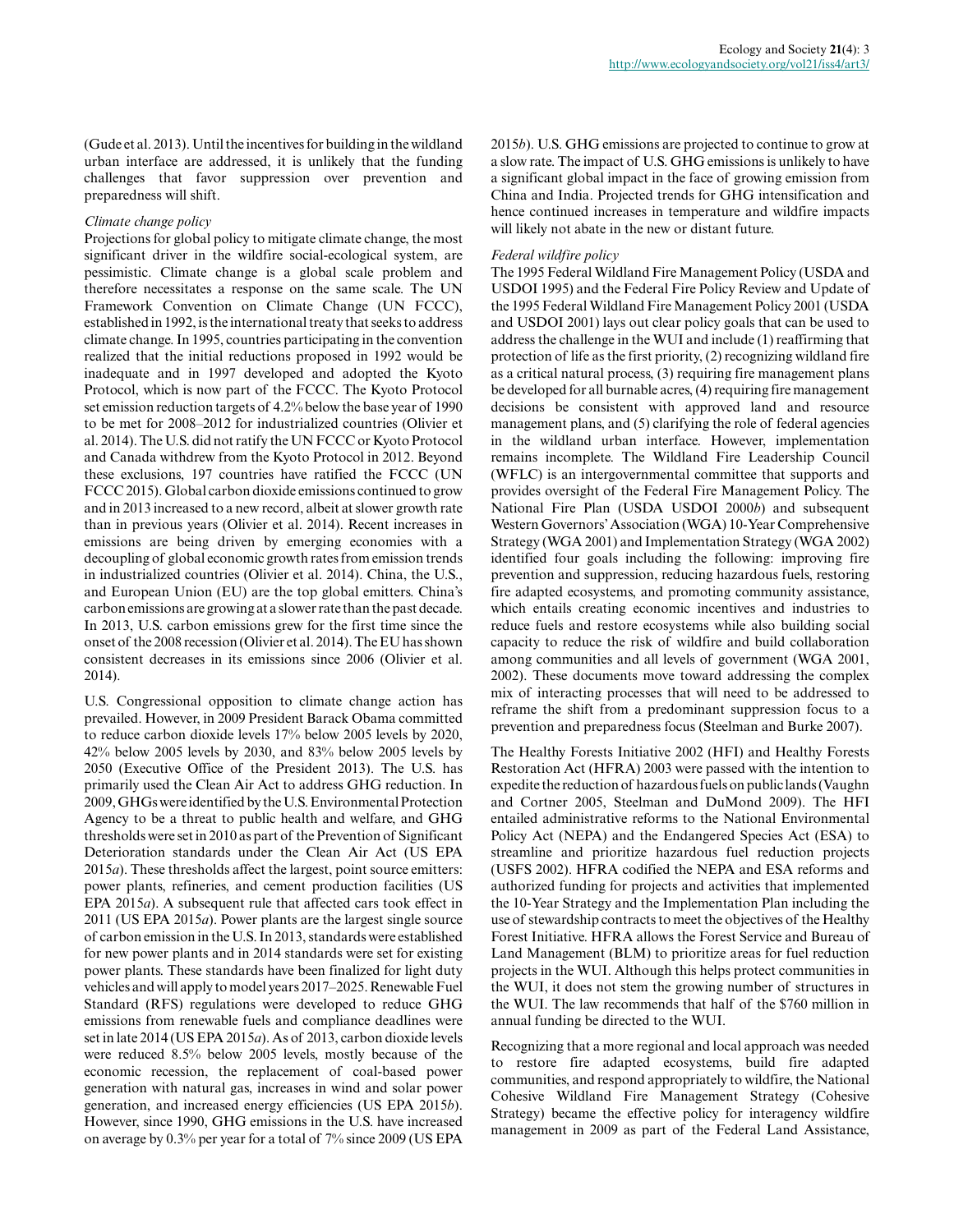Management and Enhancement (FLAME) Act. The Cohesive Strategy supplants previous policy and aims to take the discussion of how to deal with the localized challenges of the WUI and wildfire problem to the states and municipalities.

In 2009, the FLAME Act (H.R. 5541) was passed to address the wildfire funding challenge. FLAME was intended to provide supplemental funding so that fire borrowing could be avoided. However, it was never fully funded by Congress and fire borrowing has continued. In 2014, the Obama Administration proposed the Wildfire Disaster Funding Act, to address this problem. This would allow the largest wildfires to be treated as natural disasters and funding from the Federal Emergency Management Agency would be made available for these fires. Previous attempts to address the problem of fire borrowing, namely the FLAME Act of 2009 have been inadequately implemented to remedy the problem. The Wildfire Disaster Funding Act of 2014, aimed at making FEMA funding available for the largest and most destructive wildfires, also failed to pass in Congress. The likelihood of passage in the 114th Congress is unlikely because of change in committee leadership and composition.

## *State and local policies*

All states have forestry agencies, departments, or divisions. State forestry agencies have broad responsibilities including wildfire. States are responsible for wildfire management on state and private lands. State Fire Assistance (SFA) and Volunteer Fire Assistance (VFA) are the primary programs that states and local fire departments use to develop preparedness and response capabilities for wildland fire management. SFA provides technical and financial assistance to enhance firefighting capacity, carry out wildfire hazard mitigation projects, and facilitate FIREWISE workshops. VFA provides funding for volunteer fire departments to improve communication capabilities, increase wildland fire management training and purchase firefighting clothing and equipment.

Community Wildfire Protection Plans (CWPPs), which are created at the community level to establish priorities for wildfire risk mitigation, were created under HFRA 2002. Federal funding to assist fuel reduction on private lands can come through SFA and VFA. By the end of 2009, state forestry agencies had assisted with the completion of 5567 CWPPPs (NASF 2010).

Disaster assistance can also come from the Federal Emergency Management Agency (FEMA) in the form of Fire Management Assistance Grants (FMAG) to help cover firefighting costs when a state declares a major disaster. FMAG can cover up to 75% of the costs for a locality if costs reach a threshold established annually by FEMA. If the President declares a disaster, then the Robert T. Stafford Disaster Relief and Emergency Assistance Act can provide assistance.

Community-based efforts such as Firewise and Fire Adapted Communities depend on local residents to take an active role in efforts to address wildfire risk. These programs seek to create a shared sense of responsibility for prefire mitigation in the WUI. Fire Adapted Communities [\(http://www.fireadapted.org/\)](http://www.fireadapted.org/) is funded at \$2.6 million/year by the USFS. Firewise is funded at roughly \$1 million per year from federal and National Fire Protection Association (NFPA) sources (M. Steinberg, Director, National Fire Prevention Agency and Firewise, 2015, *personal* *communication*). Both programs rely on local communities to conduct risk assessments based on local ecological characteristics and fire history to create mitigation plans. They also encourage resident support of land management agencies by learning about wildfire risk reduction efforts, such as using prescribed fire to manage local landscapes.

Emergency assistance is also available for agricultural land rehabilitation post fire. Within the U.S. Department of Agriculture, the Natural Resources Conservation Service administers the Emergency Watershed Protection Program and the Farm Service Agency administers the Emergency Conservation Program (Hoover 2015).

Development of the WUI is a state and local responsibility, not a federal responsibility. Local governments are typically responsible for structural fire on private property. Zoning codes, building codes, construction standards related to building on private property in the WUI are regulated locally. The insurance industry and home fire insurance, which provide risk management tools for building in the WUI, are regulated by state agencies.

# **GOVERNANCE EFFECTIVENESS**

## **Linkages in the social-ecological system**

I began with two research questions:

# *To what extent do the spatial and temporal scales of in our wildfire governance system fit the social-ecological dynamics that drive the system?*

The answer is not well. Fast variables dictate the policy response to the detriment of addressing slow variables and exogenous controls. Development in the WUI means there are increased values at risk, which historically has necessitated a federal and/or state response to protect these values. Driving development in the WUI are constitutionally protected private property rights, weak or absent zoning, planning or regulation of WUI development, and an inactive insurance industry. Because the values and risks are so great in the WUI, media and political attention tends to drive policy response in these immediate areas. However, climate change and regional climate patterns are driving observable ecological trends. Carbon dioxide (and other GHGs) are driving temperature, which is driving changing wildfire behavior, landscape level vegetative change, and snow melt hydrology. Changing fire behavior threatens more houses in the WUI, which results in greater emphasis on suppression response at the expense of prevention efforts to mitigate risks in the WUI (Calkin et al. 2015, Fischer et al. 2016).

## *What could we do to improve wildfire governance if we were to embrace social-ecological dynamics?*

Our goals should be an anticipatory wildfire governance system that can facilitate more ecologically resilient landscapes and socially resilient communities. We need policies and practices that are better aligned with the social and ecological realities in the places where we expect wildfire to continue to be a problem. An integrated framework for action is needed at the global, national, and local levels. Although action at the local level is essential, this action needs to be informed by the drivers at the other scales. Mutually reinforcing policy at the local, state, federal levels and beyond will be important to create consistent incentives for action. Effective responses will need to be adaptive, emergent, and holistic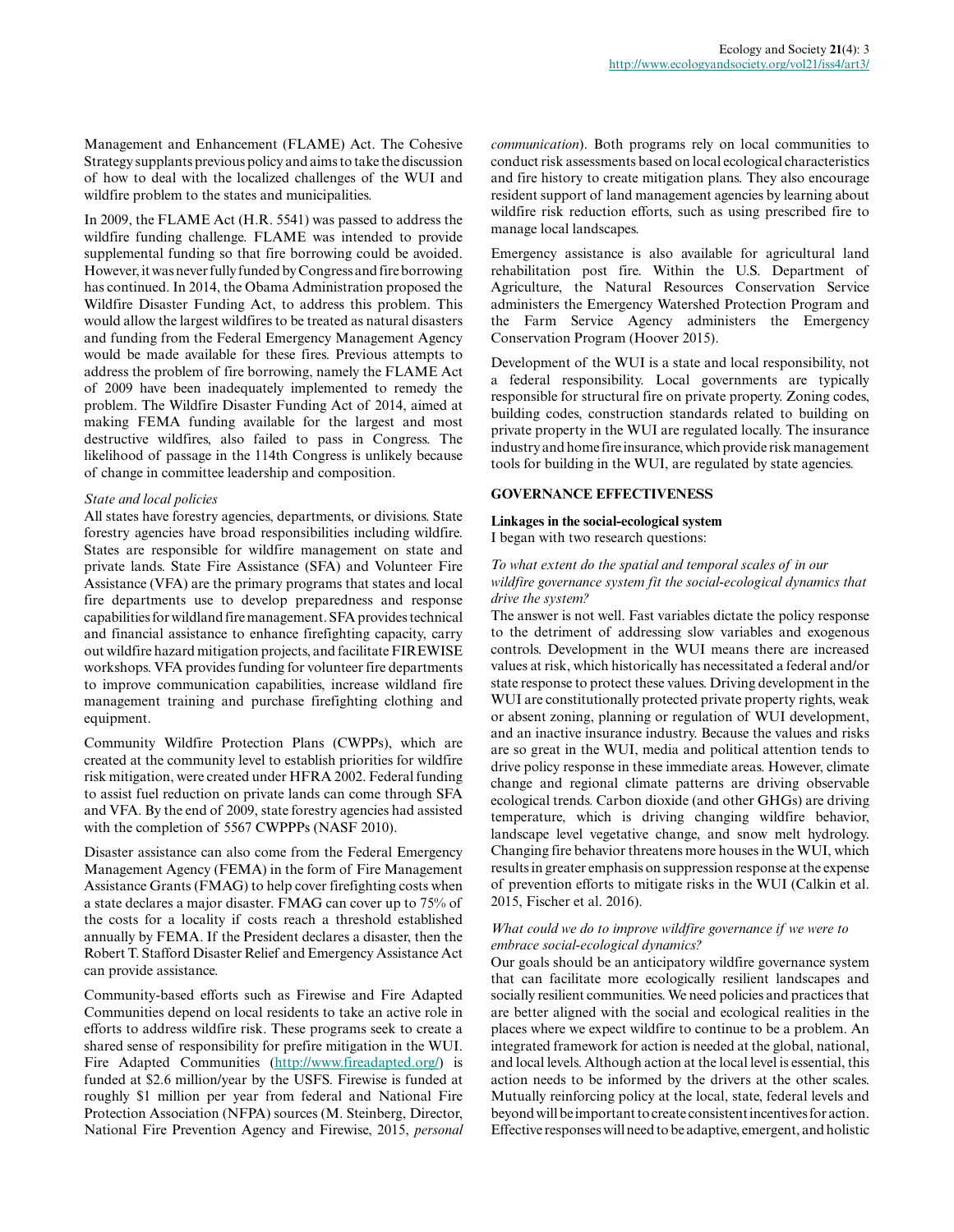while also acknowledging that they are nested within higher order temporal and spatial processes that impact their effectiveness. To facilitate this kind of transformative governance change, we will need to see strong commitment to the most critical cross-scale dynamics including an effective climate change policy, a radical reprioritization of resources to the state and local levels, redirection of federal and state incentives to reduce building in WUI and the use of federal level resources only in the most extreme wildfires.

Key elements of a future strategy would include the following characteristics operating at all scales of governance:

- **1.** Do not take historical patterns as givens. Conservation expectations are traditionally geared to restore to historical patterns (Swetnam et al. 1999), but changes in climate that drive changes in species composition and structure mean that these norms may no longer be climatologically appropriate (Millar et al. 2007). In this era of a nonanalogous past, it is important to redefine what it means to be "resilient." Forecasting based on past trends will be of limited use in a future that will see greater variation in system responses (Milly et al. 2008). This will entail building capacity for what Wiek et al. (2011) have labeled anticipatory competency. This means the ability to adapt strategies iteratively based on new information/knowledge to alter path dependent trajectories toward a more sustainable future state, including foresight, engagement, and integration (Guston 2014). For wildfire this might entail multiple scenarios based on climate change models, downscaling, and local knowledge. It means avoiding single scenario options (Quay 2010). Heightened uncertainty means multiple scenarios need to be considered.
- **2.** Identify future social and ecological thresholds of concern. These thresholds would trigger actions to maintain the system in a current state or prepare it for what the next state might be. This will require the need to establish trigger points or signals that would stimulate action when thresholds have been met and new or different responses are needed. In the context of wildfire, it could be recognizing when specific kinds of values at risk, both social and ecological, have been affected. For instance, the recent wildfires in Tasmania in 2015 and the 2016 fires in Fort McMurray, Alberta perhaps signal that key ecological and human community thresholds have been crossed. These signals necessitate broad discussion and consideration of transformational new approaches for how human and ecological can coexist with wildfire. Alternatively, signals such as the failure of conventional tools to predict adequately fire behavior could trigger reflection and the need take contingent action.
- **3.** Embrace diversity/heterogeneity as principles in ecological and social responses. The "diversity hypothesis" suggests that complex problems must be governed by equally complex systems (Duit et al. 2010). Because the wildfire problem occurs on multiple temporal and spatial scales, it is important to acknowledge that we need a governance system that can match that complexity. Although we have elements of policy and institutional diversity woven into the governance system, it is unclear how polices and institutions affect each other at different levels, create feedbacks and

cascades. Efforts to model these systems from the local to the global to better understand how they interconnect could contribute to enhanced learning among and between levels. Additionally, gaps in governance could be better identified if we had more comprehensive maps of where action is currently taking place. Heterogeneity is also emerging as strategy for ecosystem resilience (Moritz et al. 2014). Diversity across vegetative type, stand structures, and successional age classes as well as patch mosaic burning has been advocated for biodiversity conservation (Moritz et al. 2014).

**4.** Create learning among different scales of actors throughout the governance system. People ultimately drive the policies and institutions within the governance systems. To support the governance complexity necessary to match the problem, actors need to network and learn from each other. Scaffolding that helps connection between and among levels can facilitate individual and systems level learning. To facilitate this learning, skills in interpersonal competence and systems thinking need to be cultivated (Wiek et al. 2011). This would include the ability to develop, maintain and shepherd collaborative social processes at appropriate scales to implement select strategies to incorporate key perspectives in successive rounds of problem definition and alternative selection.

There are many different approaches to systems thinking. In this article I chose to pursue the one laid out by Chapin et al. (2006) and further used by Meek (2011) because of its applicability to social-ecological systems thinking in a complex, multilevel system with multiple organizations and managerial participants. There are many other frameworks, approaches, and tools that facilitate insight into systems and their complexity (e.g., Senge and Sherman 1992, Jackson 2003, Meadows and Wright 2008) that likely would produce different insights. The Chapin (2006) and Meek (2011) approach was valuable in the wildfire context because of its ability to portray the system from an ecological, social, and institutional standpoint, the multiple relevant scales and the focus on multiple organizational and/or agency influences. Further comparative research with different frameworks is an area for future work.

# **CONCLUSIONS**

A key question at this time is the counterfactual. What happens if we do not make changes in how we address the temporal and spatial disconnects in the current wildfire governance system? This analysis suggests that we would continue to react to the fast social variables and perpetuate the existing problems. Outcomes can be anticipated: more carbon in the atmosphere, higher temperatures, less snow, lower humidity, more extreme fire, changing landscapes, more values at risk, more property destroyed, more fire fighters at risk, and more reactive spending.

There are no easy solutions to the current wildfire problem. Reframing the problem as a social-ecological one helps identify the critical cross-scale dynamics that are currently not a part of much of the wildfire discussion. We need governance that can take into account the complex social and biophysical dimensions of the entire system. More complete knowledge about how this social-ecological system matches our current policy and institutional response can lead to more sustainable, long-term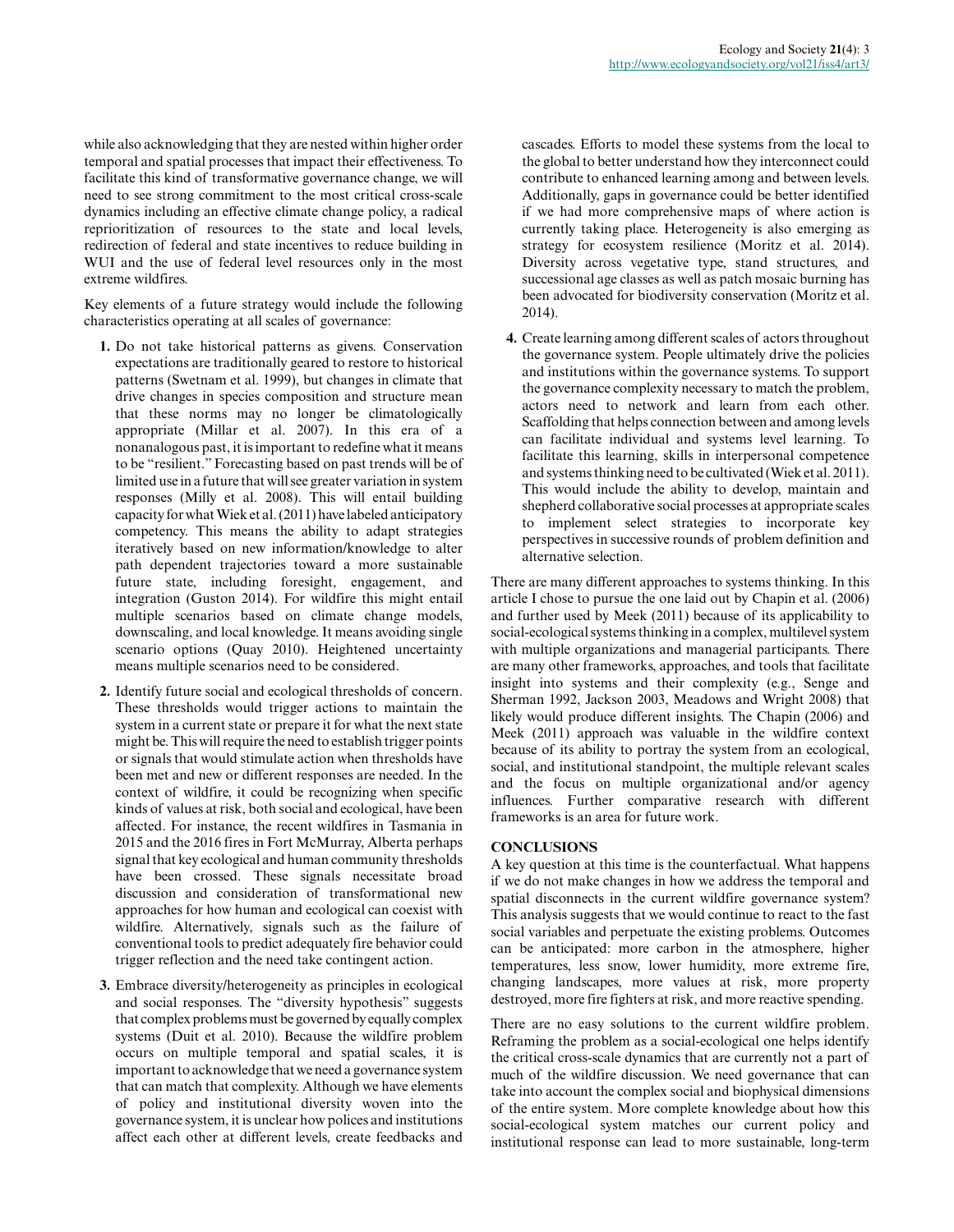alternatives to the wildfire problem. Design principles, rather than concrete policy recipes, can guide thinking about how we approach this more effective governance system.

*Responses to this article can be read online at:* [http://www.ecologyandsociety.org/issues/responses.](http://www.ecologyandsociety.org/issues/responses.php/8681) [php/8681](http://www.ecologyandsociety.org/issues/responses.php/8681)

#### **Acknowledgments:**

*I would like to thank Dr. Cass Moseley who has been a valued colleague and stimulated my thinking through our helpful discussion on these topics for many years.*

#### **LITERATURE CITED**

Allen, C. G., M. Savage, D. A. Falk, K. F. Suckling, T. W. Swetnam, T. Schulke, P. B. Stacey, P. Morgan, M. Hoffman, and J. T. Klingel. 2002. Ecological restoration of southwestern Ponderosa Pine ecosystem: a broad perspective. *Ecological Applications* 12(5):1418-1433. [http://dx.doi.org/10.1890/1051-0761](http://dx.doi.org/10.1890%2F1051-0761%282002%29012%5B1418%3Aerospp%5D2.0.co%3B2) [\(2002\)012\[1418:erospp\]2.0.co;2](http://dx.doi.org/10.1890%2F1051-0761%282002%29012%5B1418%3Aerospp%5D2.0.co%3B2)

Attiwill, P., and D. Binkley. 2013. Exploring the mega-fire reality: a 'forest ecology and management' conference. *Forest Ecology and Management* 294:1-3. [http://dx.doi.org/10.1016/j.foreco.2012.12.025](http://dx.doi.org/10.1016%2Fj.foreco.2012.12.025) 

Botts, H., J. Thomas, S. Kolk, S. McCabe, B. Stueck, and L. Suhr. 2013. *CoreLogic wildfire hazard risk report: residential wildfire exposure estimates for the western United States.* CoreLogic, Irvine, California, USA. [online] URL: [http://www.corelogic.](http://www.corelogic.com/research/wildfire-risk-report/2013-wildfire-hazard-risk-report.pdf) [com/research/wildfire-risk-report/2013-wildfire-hazard-risk-report.](http://www.corelogic.com/research/wildfire-risk-report/2013-wildfire-hazard-risk-report.pdf) [pdf](http://www.corelogic.com/research/wildfire-risk-report/2013-wildfire-hazard-risk-report.pdf)

Bracmort, K. 2013. *Wildfire management: federal funding and related statistics.* Report R43077. Congressional Research Service, Washington, D.C., USA.

Brown, T. J., B. L. Hall, and A. L. Westerling. 2004. The impact of twenty-first century climate change on wildland fire danger in the western United States: an application perspective. *Climate Change* 62:365-388. [http://dx.doi.org/10.1023/B:CLIM.0000013680.07783.](http://dx.doi.org/10.1023%2FB%3ACLIM.0000013680.07783.de) [de](http://dx.doi.org/10.1023%2FB%3ACLIM.0000013680.07783.de) 

Calkin, D. E., M. P. Thompson, and M. A. Finney. 2015. Negative consequences of positive feedbacks in US wildfire management. *Forest Ecosystems* 2:1-10. [http://dx.doi.org/10.1186/s40663-015-0033-8](http://dx.doi.org/10.1186%2Fs40663-015-0033-8) 

Cash, D. W., W. N. Adger, F. Berkes, P. Garden, L. Lebel, P. Olsson, and O. Young. 2006. Scale and cross-scale dynamics: governance and information in a multilevel world. *Ecology and Society* 11 (2):8. [online] URL: [http://www.ecologyandsociety.org/vol11/](http://www.ecologyandsociety.org/vol11/iss2/art8/) [iss2/art8/](http://www.ecologyandsociety.org/vol11/iss2/art8/)

Chapin, F. S., III, A. L. Lovecraft, E. S. Zavaleta, J. Nelson, M. D. Robards, G. P. Kofinas, S. F/ Trainor, G. D. Peterson, H. P. Huntington, and R. L. Naylor. 2006. Policy strategies to address sustainability of Alaskan boreal forests in response to a directionally changing climate. *Proceedings of the National Academy of Sciences* 103(45):16637-16643. [http://dx.doi.](http://dx.doi.org/10.1073%2Fpnas.0606955103) [org/10.1073/pnas.0606955103](http://dx.doi.org/10.1073%2Fpnas.0606955103) 

Dombeck, M. P., J. E. Williams, and C. A. Wood. 2004. Wildfire policy and public lands: integrating scientific understanding with social concerns across landscapes. *Conservation Biology* 18 (4):883-889. [http://dx.doi.org/10.1111/j.1523-1739.2004.00491.x](http://dx.doi.org/10.1111%2Fj.1523-1739.2004.00491.x)

Duit, A., and V. Galaz. 2008. Governance and complexity emerging issues for governance theory. *Governance* 21:311-335. [http://dx.doi.org/10.1111/j.1468-0491.2008.00402.x](http://dx.doi.org/10.1111%2Fj.1468-0491.2008.00402.x) 

Duit, A., V. Galaz, K. Eckerberg, and J. Ebbesson. 2010. Governance, complexity, and resilience. *Global Environmental Change* 20(3):363-368. [http://dx.doi.org/10.1016/j.gloenvcha.2010.04.006](http://dx.doi.org/10.1016%2Fj.gloenvcha.2010.04.006)

Executive Office of the President. 2013. *The president's climate action plan.* Executive Office of the President, Washington, D.C., USA. [online] URL: [https://www.whitehouse.gov/sites/default/](https://www.whitehouse.gov/sites/default/files/image/president27sclimateactionplan.pdf) [files/image/president27sclimateactionplan.pdf](https://www.whitehouse.gov/sites/default/files/image/president27sclimateactionplan.pdf)

Ferrier, G. 1995. *Let the people judge: wise use and the private property rights movement*. Island Press, Washington, D.C., USA.

Fischer, A. P., T. A. Spies, T. A. Steelman, C. Moseley, B. R. Johnson, J. D. Bailey, A. A. Ager, P. Bourgeron, S. Charnley, B. M. Collins, J. D. Kline, J. E. Leahy, J. S. Littell, J. D. A. Millington, M. Nielsen-Pincus, C. S. Olsen, T. B. Paveglio, C. I. Roos, M. M. Steen-Adams, F. R. Stevens, J. Vukomanovic, E. M. White, and D. M. J. S. Bowman. 2016. Wildfire risk as a socioecological pathology. *Frontiers in Ecology and the Environment* 14 (5):276-284. [http://dx.doi.org/10.1002/fee.1283](http://dx.doi.org/10.1002%2Ffee.1283) 

Flannigan, M., A. S. Cantin, W. J. de Groot, M. Wotton, A. Newbery, and L. M. Gowman. 2013. Global wildland fire season severity in the 21st century. *Forest Ecology and Management* 294:54-61. [http://dx.doi.org/10.1016/j.foreco.2012.10.022](http://dx.doi.org/10.1016%2Fj.foreco.2012.10.022)

Flannigan, M. D., M. A. Krawchuk, W. J. de Groot, B. M. Wotton, and L. M. Gowman. 2009. Implications of changing climate for global wildland fire. *International Journal of Wildland Fire* 18 (5):483-507. [http://dx.doi.org/10.1071/wf08187](http://dx.doi.org/10.1071%2Fwf08187) 

Fleming, C. J., E. B. McCartha, and T. A. Steelman. 2015. Conflict and collaboration in wildfire management: the role of mission alignment. *Public Administration Review* 75(3):445-454. [http://dx.](http://dx.doi.org/10.1111%2Fpuar.12353) [doi.org/10.1111/puar.12353](http://dx.doi.org/10.1111%2Fpuar.12353)

Folke, C., L. Pritchard, Jr., F. Berkes, J. Colding, and U. Svedin. 2007. The problem of fit between ecosystems and institutions: ten years later. *Ecology and Society* 12(1):30. [online] URL: [http://](http://www.ecologyandsociety.org/vol12/iss1/art30) [www.ecologyandsociety.org/vol12/iss1/art30](http://www.ecologyandsociety.org/vol12/iss1/art30) 

Gerlak, A. K. 2014. Policy interactions in human-landscape systems. *Environmental Management* 53(1):67-75. [http://dx.doi.](http://dx.doi.org/10.1007%2Fs00267-013-0068-y) [org/10.1007/s00267-013-0068-y](http://dx.doi.org/10.1007%2Fs00267-013-0068-y)

Gorte, R. W. 2011. *Federal funding for wildfire control and management.* Congressional Research Service, U.S. Congress, Washington, D.C., USA. [online] URL: [http://www.fas.org/sgp/](http://www.fas.org/sgp/crs/misc/RL33990.pdf) [crs/misc/RL33990.pdf](http://www.fas.org/sgp/crs/misc/RL33990.pdf)

Gorte, R. 2013. *The rising cost of wildfire protection.* Headwaters Economics, Bozeman, Montana, USA. [online] URL: [http://](http://headwaterseconomics.org/wphw/wp-content/uploads/fire-costs-background-report.pdf) [headwaterseconomics.org/wphw/wp-content/uploads/fire-costs](http://headwaterseconomics.org/wphw/wp-content/uploads/fire-costs-background-report.pdf)[background-report.pdf](http://headwaterseconomics.org/wphw/wp-content/uploads/fire-costs-background-report.pdf)

Gorte, R. W., and K. Bracmort. 2012. *Forest fire/wildfire protection.* Congressional Research Service, U.S. Congress,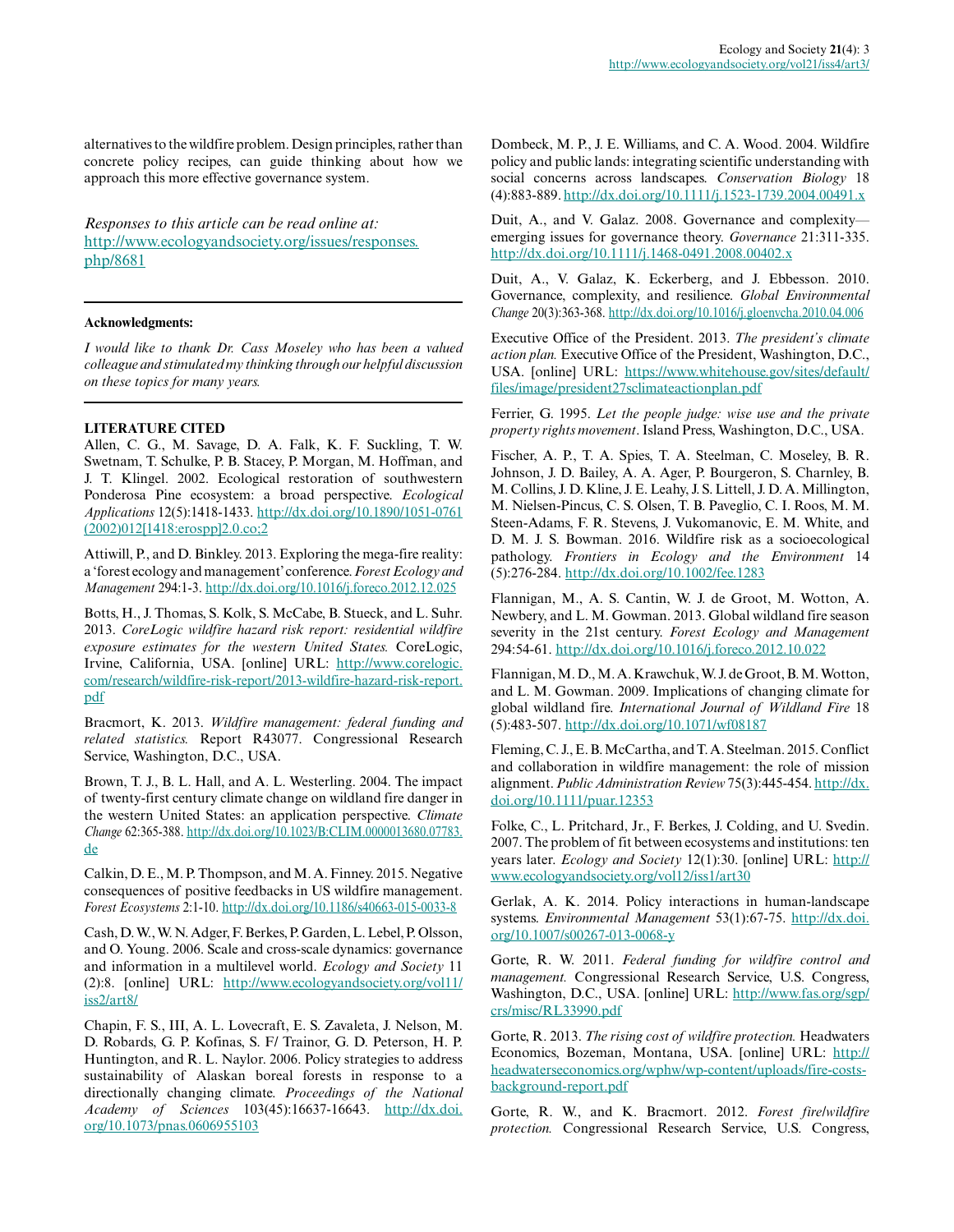Washington, D.C., USA. [online] URL: [http://www.fas.org/sgp/](http://www.fas.org/sgp/crs/misc/RL30755.pdf) [crs/misc/RL30755.pdf](http://www.fas.org/sgp/crs/misc/RL30755.pdf)

Gude, P. H., K. Jones, R. Rasker, and M. C. Greenwood. 2013. Evidence for the effect of homes on wildfire suppression costs. *International Journal of Wildland Fire* 22:537-548. [http://dx.doi.](http://dx.doi.org/10.1071%2FWF11095) [org/10.1071/WF11095](http://dx.doi.org/10.1071%2FWF11095) 

Gude, P., R. Rasker, and J. Van den Noort. 2008. Potential for future development on fire-prone lands. *Journal of Forestry* 106 (4):198-205.

Gunderson, L. H., C. S. Holling, and S. S. Light. 1995. *Barriers and bridges to the renewal of ecosystems and institutions*. Columbia University Press, New York, New York, USA.

Guston, D. H. 2014. Understanding 'anticipatory governance.' *Social Studies of Science* 44(2):218-242. [http://dx.doi.](http://dx.doi.org/10.1177%2F0306312713508669) [org/10.1177/0306312713508669](http://dx.doi.org/10.1177%2F0306312713508669)

Hoover, K. 2015. *Federal assistance for wildfire response and recovery.* Congressional Research Service, U.S. Congress, Washington, D.C., USA. [online] URL: [http://nationalaglawcenter.](http://nationalaglawcenter.org/wp-content/uploads/assets/crs/R41858.pdf) [org/wp-content/uploads/assets/crs/R41858.pdf](http://nationalaglawcenter.org/wp-content/uploads/assets/crs/R41858.pdf)

Intergovernmental Panel on Climate Change (IPCC). 2014*b. Climate change 2014: impacts, adaptation, and vulnerability. Part A: global and sectoral aspects. Contribution of Working Group II to the Fifth Assessment Report of the Intergovernmental Panel on Climate Change.* C. B. Field, V. R. Barros, D. J. Dokken, K. J. Mach, M. D. Mastrandrea, T. E. Bilir, M. Chatterjee, K. L. Ebi, Y. O. Estrada, R. C. Genova, B. Girma, E. S. Kissel, A. N. Levy, S. MacCracken, P. R. Mastrandrea, and L. L. White, editors. Cambridge University Press, Cambridge, UK.

Intergovernmental Panel on Climate Change (IPCC). 2014*a. Climate change 2014: synthesis report. Contribution of Working Groups I, II and III to the Fifth Assessment Report of the Intergovernmental Panel on Climate Change.* R. K. Pachauri and L. A. Meyer, editors. IPCC, Geneva, Switzerland.

International Code Council. 2008. *The Blue Ribbon Panel Report on wildland urban interface fire.* International Code Council, Wasington, D.C., USA. [online] URL: [http://www.iawfonline.](http://www.iawfonline.org/NWUI/BlueRibbonReport-Low.pdf) [org/NWUI/BlueRibbonReport-Low.pdf](http://www.iawfonline.org/NWUI/BlueRibbonReport-Low.pdf)

Jackson, M. C. 2003. *Systems thinking: creative holism for managers*. Wiley, Chichester, UK.

Kauffman, J. B. 2004. Death rides the forest: perceptions of fire, land use, and ecological restoration of western forests. *Conservation Biology* 18(4):878-882 [http://dx.doi.org/10.1111/](http://dx.doi.org/10.1111%2Fj.1523-1739.2004.545_1.x) [j.1523-1739.2004.545\\_1.x](http://dx.doi.org/10.1111%2Fj.1523-1739.2004.545_1.x)

Liu, J., T. Dietz, S. R. Carpenter, C. Folke, M. Alberti, C. L. Redman, S. H. Schneider, E. Ostrom, A. N. Pell, J. Lubchenco, W. W. Taylor, Z. Ouyang, P. Deadman, T. Kratz, and W. Provencher. 2007. Coupled human and natural systems. *AMBIO* 36(8):639-649. [http://dx.doi.org/10.1579/0044-7447\(2007\)36\[639:](http://dx.doi.org/10.1579%2F0044-7447%282007%2936%5B639%3Achans%5D2.0.co%3B2) [chans\]2.0.co;2](http://dx.doi.org/10.1579%2F0044-7447%282007%2936%5B639%3Achans%5D2.0.co%3B2)

Liu, Y., S. L. Goodrick, and J. A. Stanturf. 2013. Future U.S. wildfire potential trends projected using a dynamically downscaled climate change scenario. *Forest Ecology and Management* 294:120-135. [http://dx.doi.org/10.1016/j.foreco.2012.06.049](http://dx.doi.org/10.1016%2Fj.foreco.2012.06.049)

McCright, A. M., and R. E. Dunlap. 2011. The politicization of climate change and polarization in the American public's views of global warming, 2001-2010. *Sociological Quarterly* 52 (2):155-194. [http://dx.doi.org/10.1111/j.1533-8525.2011.01198.x](http://dx.doi.org/10.1111%2Fj.1533-8525.2011.01198.x)

McKenzie, D. Z. Gedalof, D. L. Peterson, and P. Mote. 2004. Climate change, wildfire, and conservation. *Conservation Biology* 18(4):890-902. [http://dx.doi.org/10.1111/j.1523-1739.2004.00492.](http://dx.doi.org/10.1111%2Fj.1523-1739.2004.00492.x) [x](http://dx.doi.org/10.1111%2Fj.1523-1739.2004.00492.x) 

Meadows, D. H. and D. Wright. 2008. *Thinking in systems: a primer*. Chelsea Green, White River Junction, Vermont, USA.

Meek, C. L. 2011. Putting the US polar bear debate into context: the disconnect between old policy and new problems. *Marine Policy* 35(4):430-439. [http://dx.doi.org/10.1016/j.marpol.2010.11.005](http://dx.doi.org/10.1016%2Fj.marpol.2010.11.005) 

Millar, C. I., N. L. Stephenson, and S. L. Stephens. 2007. Climate change and forests of the future: managing in the face of uncertainty. *Ecological applications* 17(8):2145-2151. [http://dx.](http://dx.doi.org/10.1890%2F06-1715.1) [doi.org/10.1890/06-1715.1](http://dx.doi.org/10.1890%2F06-1715.1) 

Milly, P. C. D., J. Betancourt, M. Falkenmark, R. M. Hirsch, Z. W. Kundzewicz, D. P. Lettenmaier, and R. J. Stouffer. 2008. Stationarity is dead: Whither water management? *Science* 319 (5863):573-574.<http://dx.doi.org/10.1126/science.1151915>

Moreira, F., O. Viedma, M. Arianoutsou, T. Curt, N. Koutsias, E. Rigolot, A. Barbati, P. Corona, P. Vaz, G. Xanthopoulos, F. Mouillot, and E. Bilgili. 2011. Landscape-wildfire interactions in southern Europe: implications for landscape management. *Journal of Environmental Management* 92(10):2389-2402. [http://](http://dx.doi.org/10.1016%2Fj.jenvman.2011.06.028) [dx.doi.org/10.1016/j.jenvman.2011.06.028](http://dx.doi.org/10.1016%2Fj.jenvman.2011.06.028) 

Moriondo, M., P. Good, R. Durao, M. Bindi, C. Giannakopoulos, and J. Corte-Real. 2006. Potential impact of climate change on fire risk in the Mediterranean area. *Climate Research* 31(1):85-95. [http://dx.doi.org/10.3354/cr031085](http://dx.doi.org/10.3354%2Fcr031085) 

Moritz, M. A., E. Batllori, R. A. Bradstock, A. M. Gill, J. Handmer, P. F. Hessburg, J. Leonard, S. McCaffrey, D. C. Odion, T. Schoennagel, and A. D Syphard. 2014. Learning to coexist with wildfire. *Nature* 515(7525):58-66. [http://dx.doi.org/10.1038/](http://dx.doi.org/10.1038%2Fnature13946) [nature13946](http://dx.doi.org/10.1038%2Fnature13946) 

Moritz, M. A., M. A. Parisien, E. Batllori, M. A. Krawchuk, J. Van Dorn, D. J. Ganz, and K. Hayhoe. 2012. Climate change and disruptions to global fire activity. *Ecosphere* 3(6):49. [http://dx.doi.](http://dx.doi.org/10.1890%2Fes11-00345.1) [org/10.1890/es11-00345.1](http://dx.doi.org/10.1890%2Fes11-00345.1)

National Association of Home Builders. 2014. *Housing economics.* National Association of Home Builders, Washington, D.C., USA. [online] URL: [http://www.nahb.org/en/research/](http://www.nahb.org/en/research/housing-economics.aspx) [housing-economics.aspx](http://www.nahb.org/en/research/housing-economics.aspx) 

National Association of State Foresters (NASF). 2010. *State foresters by the numbers: data and analysis from the 2008 NASF State Forestry Statistics Survey.* NASF, Washington, D.C., USA. [online] URL: [http://www.stateforesters.org/sites/default/files/](http://www.stateforesters.org/sites/default/files/files/NASF-2008-Statistics-Report-1.pdf) [files/NASF-2008-Statistics-Report-1.pdf](http://www.stateforesters.org/sites/default/files/files/NASF-2008-Statistics-Report-1.pdf)

National Association of State Foresters (NASF). 2012. *State foresters by the numbers: data and analysis from the 2010 NASF State Forestry Statistics Survey.* NASF, Washington, D.C., USA.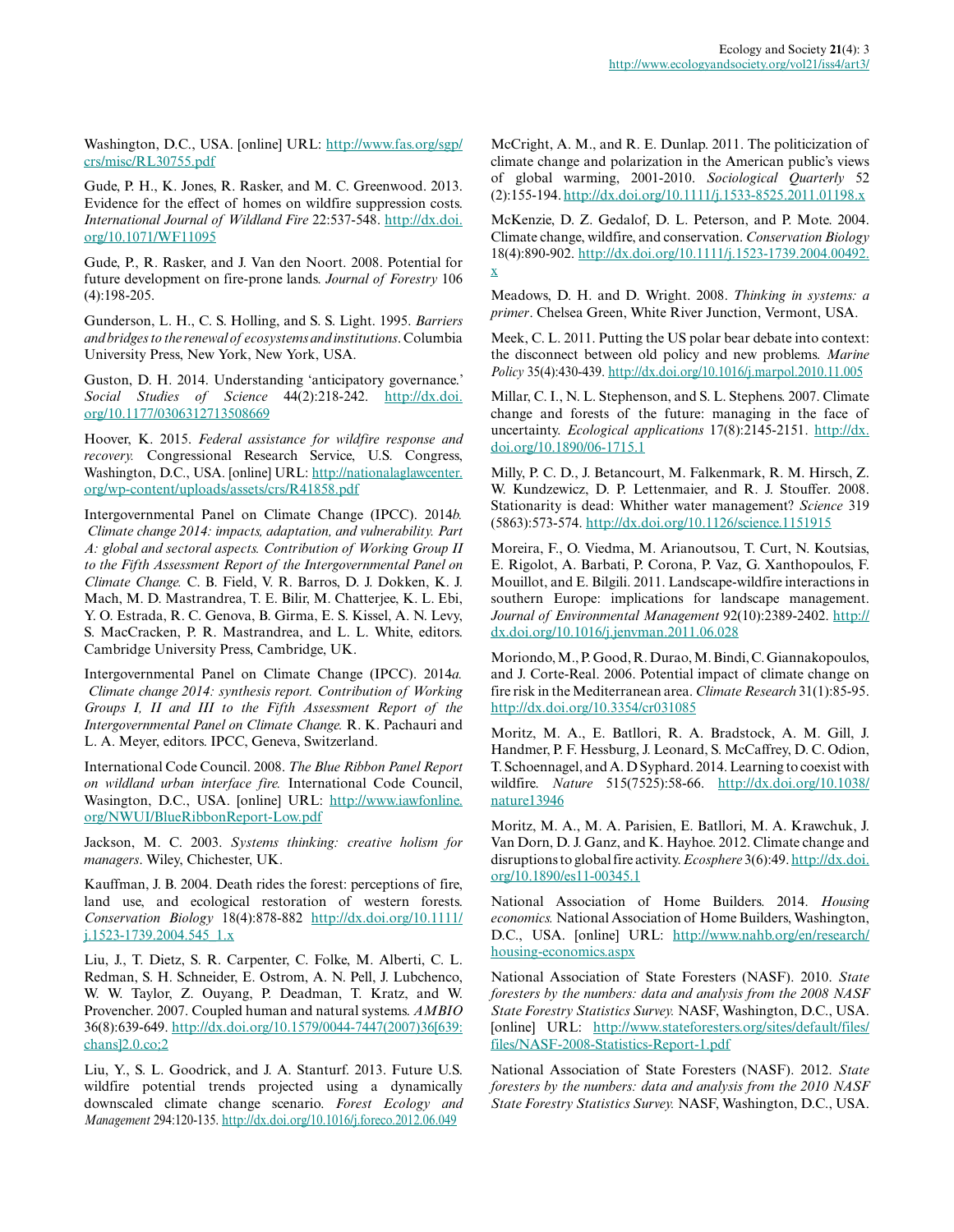[online] URL: [http://www.stateforesters.org/sites/default/files/](http://www.stateforesters.org/sites/default/files/publication-documents/State%20Foresters%20by%20the%20Numbers%20Final.pdf) [publication-documents/State%20Foresters%20by%20the%20Numbers%](http://www.stateforesters.org/sites/default/files/publication-documents/State%20Foresters%20by%20the%20Numbers%20Final.pdf) [20Final.pdf](http://www.stateforesters.org/sites/default/files/publication-documents/State%20Foresters%20by%20the%20Numbers%20Final.pdf)

National Interagency Fire Center (NIFC). 2014. *Total wildland fires and acres (1960-2015).* NIFC, Boise, Idaho, USA. [online] URL: [https://www.nifc.gov/fireInfo/fireInfo\\_stats\\_totalFires.html](https://www.nifc.gov/fireInfo/fireInfo_stats_totalFires.html) 

National Wildfire Coordinating Group (NWCG). 2014. *RMC safety gram archive.* NWCG, Boise, Idaho, USA. [online] URL: [http://www.nwcg.gov/committees/risk-management-committee/resources/](http://www.nwcg.gov/committees/risk-management-committee/resources/rmc-safety-gram-archive) [rmc-safety-gram-archive](http://www.nwcg.gov/committees/risk-management-committee/resources/rmc-safety-gram-archive) 

Nisbet, E. C., P. S. Hart, T. Myers, and M. Ellithorpe. 2013. Attitude change in competitive framing environments? Open-/ closed-mindedness, framing effects, and climate change. *Journal of Communication* 63(4):766-785. [http://dx.doi.org/10.1111/](http://dx.doi.org/10.1111%2Fjcom.12040) [jcom.12040](http://dx.doi.org/10.1111%2Fjcom.12040) 

Noss, R. F., J. F. Franklin, W. L. Baker, T. Schoennagel, and P. B. Moyle. 2006. Managing fire-prone forests in the western United States. *Frontiers in Ecological Environments* 4(9):481-487. [http://](http://dx.doi.org/10.1890%2F1540-9295%282006%294%5B481%3Amffitw%5D2.0.co%3B2) [dx.doi.org/10.1890/1540-9295\(2006\)4\[481:mffitw\]2.0.co;2](http://dx.doi.org/10.1890%2F1540-9295%282006%294%5B481%3Amffitw%5D2.0.co%3B2) 

Olivier J. G. J., G. Janssens-Maenhout, M. Muntean, and J. A. H. W. Peters. 2014. *Trends in global CO2 emissions: 2014 Report.* PBL Netherlands Environmental Assessment Agency, The Hague, Netherlands, and Joint Research Centre, European Commission, Brussels, Belgium.

Olsson, P., C. Folke, V. Galaz, T. Hahn, and L. Schultz. 2007. Enhancing the fit through adaptive co-management: creating and maintaining bridging functions for matching scales in the Kristianstads Vattenrike Biosphere Reserve Sweden. *Ecology and Society* 12(1):28. [online] URL: [http://www.ecologyandsociety.](http://www.ecologyandsociety.org/vol12/iss1/art28/) [org/vol12/iss1/art28/](http://www.ecologyandsociety.org/vol12/iss1/art28/)

Pyne, S. J. 1997. *World fire: the culture of fire on Earth*. University of Washington Press, Seattle, Washington, USA.

Quay, R. 2010. Anticipatory governance: a tool for climate change adaptation. *Journal of the American Planning Association* 76 (4):496-511. [http://dx.doi.org/10.1080/01944363.2010.508428](http://dx.doi.org/10.1080%2F01944363.2010.508428) 

Reinhardt, E. D., R. E. Keane, D. E. Calkin, and J. D. Cohen. 2008. Objectives and considerations for wildland fuel treatment in forested ecosystems of the interior western United States. *Forest Ecology and Management* 256(12):1997-2006. [http://dx.doi.](http://dx.doi.org/10.1016%2Fj.foreco.2008.09.016) [org/10.1016/j.foreco.2008.09.016](http://dx.doi.org/10.1016%2Fj.foreco.2008.09.016)

Rocky Mountain Insurance Information Association. 2012. *Catastrophe facts and statistics.* Rocky Mountain Insurance Information Association, Greenwood Village, Colorado, USA. [online] URL: [http://www.rmiia.org/catastrophes\\_and\\_statistics/](http://www.rmiia.org/catastrophes_and_statistics/catastrophes.asp) [catastrophes.asp](http://www.rmiia.org/catastrophes_and_statistics/catastrophes.asp)

Running, S. W. 2006. Is global warming causing more, larger wildfires? *Science* 313:927-928. [http://dx.doi.org/10.1126/](http://dx.doi.org/10.1126%2Fscience.1130370) [science.1130370](http://dx.doi.org/10.1126%2Fscience.1130370)

Saveland, J. M., M. Stock, and D. A. Cleaves. 1988. Decisionmaking bias in wilderness fire management: implications for expert system development. *AI Applications in Natural Resource Management (USA)*.

Schmidt, K. M., J. P. Menakis, C. C. Hardy, W. J. Hann, and D. L. Bunnell. 2002. *Development of coarse-scale spatial data for* *wildland fire and fuel management.* General Technical Report RMRS-GTR-87. U.S. Forest Service, Rocky Mountain Research Station, Fort Collins, Colorado, USA.

Schoennagel, T., T. T. Veblen, and W. H. Romme. 2004. The interaction of fire, fuels, and climate across Rocky Mountain Forests. *BioSciences* 54(7):661-676. [http://dx.doi.org/10.1641/0006-3568](http://dx.doi.org/10.1641%2F0006-3568%282004%29054%5B0661%3Atioffa%5D2.0.co%3B2) [\(2004\)054\[0661:tioffa\]2.0.co;2](http://dx.doi.org/10.1641%2F0006-3568%282004%29054%5B0661%3Atioffa%5D2.0.co%3B2)

Senge, P. M., and J. D. Sterman. 1992. Systems thinking and organizational learning: acting locally and thinking globally in the organization of the future. *European Journal of Operational Research* 59(1):137-150. [http://dx.doi.org/10.1016/0377-2217\(92\)](http://dx.doi.org/10.1016%2F0377-2217%2892%2990011-w) [90011-w](http://dx.doi.org/10.1016%2F0377-2217%2892%2990011-w) 

Spies, T. A., E. M. White, J. D. Kline, A. P. Fischer, A. Ager, J. Bailey, J. Bolte, J. Koch, E. Platt, C. S. Olsen, D. Jacobs, B. Shindler, M. M. Steen-Adams, and R. Hammer. 2014. Examining fire-prone forest landscapes as coupled human and natural systems. *Ecology and Society* 19(3):9. [http://dx.doi.org/10.5751/](http://dx.doi.org/10.5751/ES-06584-190309) [ES-06584-190309](http://dx.doi.org/10.5751/ES-06584-190309)

Steelman, T. A., and C. Burke. 2007. Is wildfire policy in the United States sustainable? *Journal of Forestry* 33:67. [http://dx.](http://dx.doi.org/10.2139%2Fssrn.1931057) [doi.org/10.2139/ssrn.1931057](http://dx.doi.org/10.2139%2Fssrn.1931057)

Steelman, T. A., and M. E. DuMond. 2009. Serving the common interest in U.S. forest policy: a case study of the Healthy Forests Restoration Act. *Environmental Management* 43(3):396-410. [http://dx.doi.org/10.1007/s00267-008-9264-6](http://dx.doi.org/10.1007%2Fs00267-008-9264-6)

Stephens, S. L., J. K. Agee, P. Z. Fulé, M. P. North, W. H. Romme, T. W. Swetnam, and M. G. Turner. 2013. Managing forests and fire in changing climates. *Science* 342:41-42. [http://dx.doi.](http://dx.doi.org/10.1126%2Fscience.1240294) [org/10.1126/science.1240294](http://dx.doi.org/10.1126%2Fscience.1240294)

Swetnam, T. W., C. D. Allen, and J. L. Betancourt. 1999. Applied historical ecology: using the past to manage for the future. *Ecological Applications* 9(4):1189-1206. [http://dx.doi.](http://dx.doi.org/10.1890%2F1051-0761%281999%29009%5B1189%3Aaheutp%5D2.0.co%3B2) [org/10.1890/1051-0761\(1999\)009\[1189:aheutp\]2.0.co;2](http://dx.doi.org/10.1890%2F1051-0761%281999%29009%5B1189%3Aaheutp%5D2.0.co%3B2)

Termeer, C. J. A. M., A. Dewulf, and M. Van Lieshout. 2010. Disentangling scale approaches in governance research: comparing monocentric, multilevel, and adaptive governance. *Ecology and Society* 15(4):29. [online] URL: [http://www.](http://www.ecologyandsociety.org/vol15/iss4/art29/) [ecologyandsociety.org/vol15/iss4/art29/](http://www.ecologyandsociety.org/vol15/iss4/art29/)

Underdal, A. 2008. Determining the causal significance of institutions: accomplishments and challenges. Pages 49-78 *in* O. R. Young, L. A. King, and H. Schroeder, editors. *Institutions and environmental change: principal findings, applications, and research frontiers.* The MIT Press, Cambridge, Massachusetts, USA. [http://dx.doi.org/10.7551/mitpress/9780262240574.003.0002](http://dx.doi.org/10.7551%2Fmitpress%2F9780262240574.003.0002) 

U.N. Framework Convention on Climate Change (UN FCCC). 2015. *Background on the UNFCCC: the international response to climate change.* UN FCCC, Bonn, Germany. [online] URL: [http://](http://unfccc.int/essential_background/items/6031.php) [unfccc.int/essential\\_background/items/6031.php](http://unfccc.int/essential_background/items/6031.php)

U.S. Department of Agriculture, Office of Inspector General (USDA OIG). 2006. *Audit report: forest service large fire suppression costs.* Report no. 08601-44-SF. USDA OIG, Washington, D.C., USA. [online] URL: [http://www.usda.gov/oig/](http://www.usda.gov/oig/webdocs/08601-44-SF.pdf) [webdocs/08601-44-SF.pdf](http://www.usda.gov/oig/webdocs/08601-44-SF.pdf)

U.S. Department of Agriculture and U.S. Department of the Interior (USDA and USDOI). 1995. *Federal wildland fire*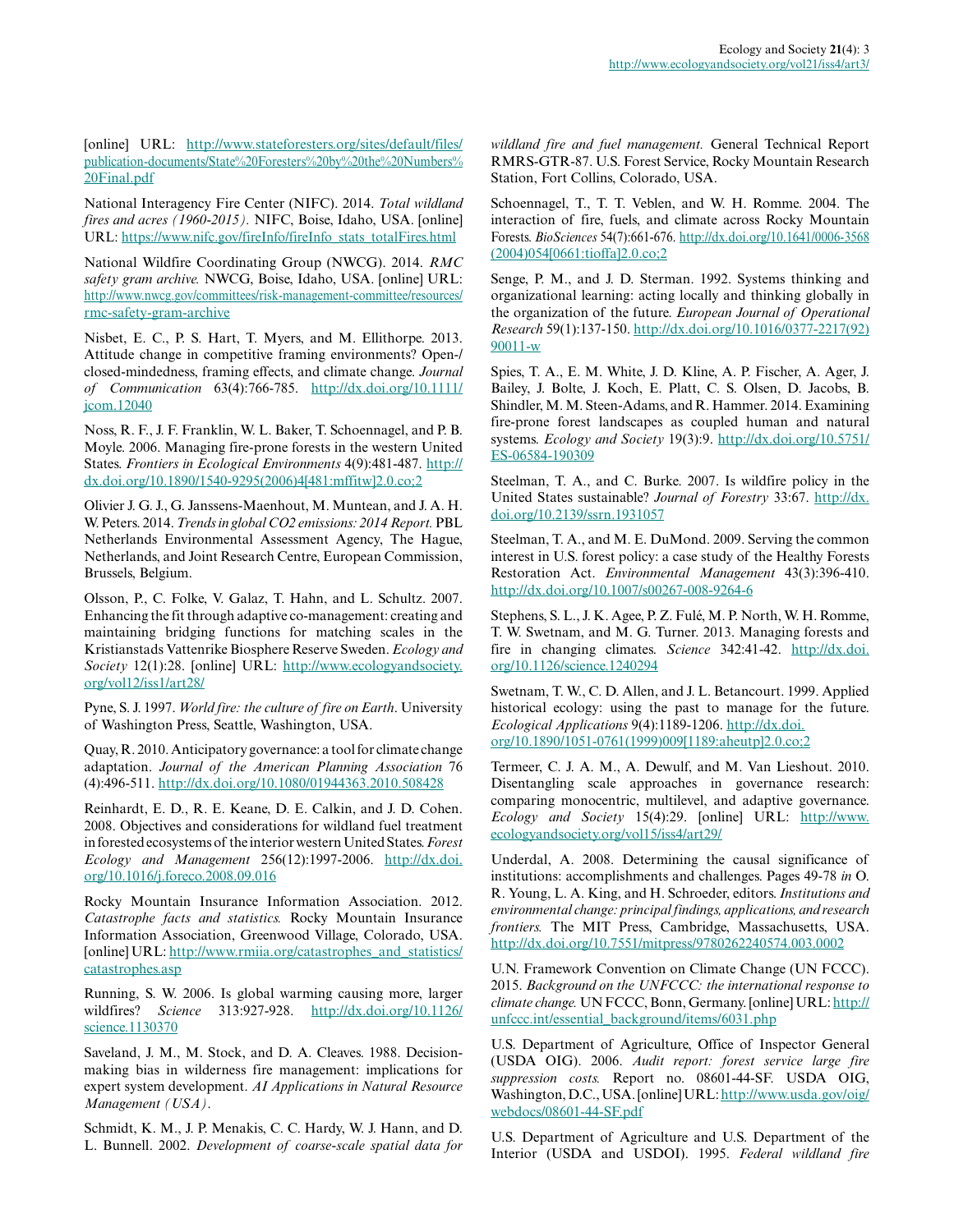*management: policy & program review.* USDA and USDOI, Washington, D.C., USA. [online] URL: [http://www.forestsandrangelands.](http://www.forestsandrangelands.gov/strategy/documents/foundational/1995_fed_wildland_fire_policy_program_report.pdf) [gov/strategy/documents/foundational/1995\\_fed\\_wildland\\_fire\\_p](http://www.forestsandrangelands.gov/strategy/documents/foundational/1995_fed_wildland_fire_policy_program_report.pdf)[olicy\\_program\\_report.pdf](http://www.forestsandrangelands.gov/strategy/documents/foundational/1995_fed_wildland_fire_policy_program_report.pdf)

U.S. Department of Agriculture and U.S. Department of the Interior (USDA and USDOI). 2000*a. Managing the impact of wildfires on communities and the environment: a report to the President in response to the wildfires of 2000.* USDA and USDOI, Washington, D.C., USA. [online] URL: [http://www.forestsandrangelands.](http://www.forestsandrangelands.gov/resources/reports/documents/2001/8-20-en.pdf) [gov/resources/reports/documents/2001/8-20-en.pdf](http://www.forestsandrangelands.gov/resources/reports/documents/2001/8-20-en.pdf)

U.S. Department of Agriculture and U.S. Department of the Interior (USDA and USDOI). 2000*b. Previous wildland fire management initiatives: national fire plan.* USDA and USDOI, Washington, D.C., USA. [online] URL: [http://www.forestsandrangelands.](http://www.forestsandrangelands.gov/resources/overview/) [gov/resources/overview/](http://www.forestsandrangelands.gov/resources/overview/)

U.S. Department of Agriculture and U.S. Department of the Interior (USDA and USDOI). 2001. *Review and update of the 1995 federal wildland fire management policy.* USDA and USDOI, Washington, D.C., USA. [online] URL: [http://www.nifc.gov/](http://www.nifc.gov/PIO_bb/Policy/FederalWildlandFireManagementPolicy_2001.pdf) [PIO\\_bb/Policy/FederalWildlandFireManagementPolicy\\_2001.pdf](http://www.nifc.gov/PIO_bb/Policy/FederalWildlandFireManagementPolicy_2001.pdf)

U.S. Department of Agriculture and U.S. Department of the Interior (USDA and USDOI). 2003. *Interagency strategy for the implementation of federal wildland fire management policy.* USDA and USDOI, Washington, D.C., USA. [online] URL: [http://www.](http://www.sierraforestlegacy.org/Resources/Community/SmokeManagement/AirQualityPolicy/FedWldFireMgmtPolicy.pdf) [sierraforestlegacy.org/Resources/Community/SmokeManagement/](http://www.sierraforestlegacy.org/Resources/Community/SmokeManagement/AirQualityPolicy/FedWldFireMgmtPolicy.pdf) [AirQualityPolicy/FedWldFireMgmtPolicy.pdf](http://www.sierraforestlegacy.org/Resources/Community/SmokeManagement/AirQualityPolicy/FedWldFireMgmtPolicy.pdf)

U.S. Department of Agriculture and U.S. Department of the Interior (USDA and USDOI). 2006. *Protecting people and natural resources: a cohesive fuels treatment strategy.* USDA and USDOI, Washington, D.C., USA. [online] URL: [http://www.forestsandrangelands.](http://www.forestsandrangelands.gov/resources/documents/CFTS_03-03-06.pdf) [gov/resources/documents/CFTS\\_03-03-06.pdf](http://www.forestsandrangelands.gov/resources/documents/CFTS_03-03-06.pdf)

U.S. Department of Agriculture and U.S. Department of the Interior (USDA and USDOI). 2009*a. Guidance for implementation of federal wildland fire management policy.* USDA and USDOI, Washington, D.C., USA. [online] URL: [https://](https://www.nifc.gov/policies/policies_documents/GIFWFMP.pdf) [www.nifc.gov/policies/policies\\_documents/GIFWFMP.pdf](https://www.nifc.gov/policies/policies_documents/GIFWFMP.pdf)

U.S. Department of Agriculture and U.S. Department of the Interior (USDA and USDOI). 2009*b. A national cohesive wildland fire management strategy.* USDA and USDOI, Washington, D. C., USA. [online] URL: [http://www.doi.gov/pmb/owf/](http://www.doi.gov/pmb/owf/upload/1_CohesiveStrategy03172011.pdf) [upload/1\\_CohesiveStrategy03172011.pdf](http://www.doi.gov/pmb/owf/upload/1_CohesiveStrategy03172011.pdf)

U.S. Environmental Protection Agency (US EPA). 2015*a. Regulatory initiatives.* US EPA, Washington, D.C., USA. [online] URL: [http://www.epa.gov/climatechange/EPAactivities/regulatory](http://www.epa.gov/climatechange/EPAactivities/regulatory-initiatives.html)[initiatives.html](http://www.epa.gov/climatechange/EPAactivities/regulatory-initiatives.html)

U.S. Environmental Protection Agency (US EPA). 2015*b. Inventory of U.S. greenhouse gas emissions and sinks: 1990-2013.* US EPA, Washington, D.C., USA. [online] URL: [https://www.](https://www.epa.gov/ghgemissions/inventory-us-greenhouse-gas-emissions-and-sinks-1990-2013) [epa.gov/ghgemissions/inventory-us-greenhouse-gas-emissions-and](https://www.epa.gov/ghgemissions/inventory-us-greenhouse-gas-emissions-and-sinks-1990-2013)[sinks-1990-2013](https://www.epa.gov/ghgemissions/inventory-us-greenhouse-gas-emissions-and-sinks-1990-2013)

U.S. Forest Service (USFS). 2002. *Healthy forests initiative.* U.S. Department of Agriculture, Washington, D.C., USA. [online] URL: <http://www.forestsandrangelands.gov/resources/overview/>

U.S. Forest Service (USFS). 2003*a. Stewardship end result contracting projects.* P.L. 108-7 (16 USC 2104 Note). U.S. Department of Agriculture, Washington, D.C., USA. [online] URL: [http://www.fs.fed.us/restoration/Stewardship\\_Contractin](http://www.fs.fed.us/restoration/Stewardship_Contracting/16usc2104note.shtml)[g/16usc2104note.shtml](http://www.fs.fed.us/restoration/Stewardship_Contracting/16usc2104note.shtml)

U.S. Forest Service (USFS). 2003*b. Healthy Forests Restoration Act of 2003: summary of implementation actions.* U.S. Department of Agriculture, Washington, D.C., USA. [online] URL: [http://](http://www.forestsandrangelands.gov/resources/overview/hfra-implementation12-2004.shtml) [www.forestsandrangelands.gov/resources/overview/hfra](http://www.forestsandrangelands.gov/resources/overview/hfra-implementation12-2004.shtml)[implementation12-2004.shtml](http://www.forestsandrangelands.gov/resources/overview/hfra-implementation12-2004.shtml) 

U.S. Forest Service (USFS). 2009*a. The Federal Land Assistance, Management and Enhancement Act of 2009 Report to Congress.* U.S. Department of Agriculture, Washington, D.C., USA. [online] URL: [http://www.fs.fed.us/sites/default/files/media/2014/25/](http://www.fs.fed.us/sites/default/files/media/2014/25/cr-2010-flameaof2009-ecm6751208.pdf) [cr-2010-flameaof2009-ecm6751208.pdf](http://www.fs.fed.us/sites/default/files/media/2014/25/cr-2010-flameaof2009-ecm6751208.pdf)

U.S. Forest Service (USFS). 2009*b. Collaborative forest landscape restoration program overview. Omnibus Public Land Management Act of 2009: Title IV--Forest Landscape Restoration.* U.S. Department of Agriculture, Washington, D.C., USA. [online] URL:<http://www.fs.fed.us/restoration/CFLRP/overview.shtml>

U.S. Forest Service (USFS). 2009*c. Fiscal year 2010 President's budget: budget justification.* U.S. Department of Agriculture, Washington, D.C., USA. [online] URL: [http://www.fs.fed.us/](http://www.fs.fed.us/sites/default/files/fy2010-president-budget-request-justification.pdf) [sites/default/files/fy2010-president-budget-request-justification.pdf](http://www.fs.fed.us/sites/default/files/fy2010-president-budget-request-justification.pdf)

U.S. Forest Service (USFS). 2010. *Fiscal year 2011 President's budget: budget justification.* U.S. Department of Agriculture, Washington, D.C., USA. [online] URL: [http://www.fs.fed.us/](http://www.fs.fed.us/sites/default/files/fy2011-forest-service-budget-justification.pdf) [sites/default/files/fy2011-forest-service-budget-justification.pdf](http://www.fs.fed.us/sites/default/files/fy2011-forest-service-budget-justification.pdf)

U.S. Forest Service (USFS). 2011. *Fiscal year 2012 President's budget: budget justification.* U.S. Department of Agriculture, Washington, D.C., USA. [online] URL: [http://www.fs.fed.us/](http://www.fs.fed.us/aboutus/budget/2012/justification/FY2012-USDA-Forest-Service-budget-justification.pdf) [aboutus/budget/2012/justification/FY2012-USDA-Forest-Service](http://www.fs.fed.us/aboutus/budget/2012/justification/FY2012-USDA-Forest-Service-budget-justification.pdf)[budget-justification.pdf](http://www.fs.fed.us/aboutus/budget/2012/justification/FY2012-USDA-Forest-Service-budget-justification.pdf)

U.S. Forest Service (USFS). 2012*a. Fiscal year 2013 President's budget: budget justification.* U.S. Department of Agriculture, Washington, D.C., USA. [online] URL: [http://www.fs.fed.us/](http://www.fs.fed.us/aboutus/budget/2013/fy2013-justification.pdf) [aboutus/budget/2013/fy2013-justification.pdf](http://www.fs.fed.us/aboutus/budget/2013/fy2013-justification.pdf)

U.S. Forest Service (USFS). 2012*b. Increasing the pace of restoration and job creation on our national forests.* U.S. Department of Agriculture, Washington, D.C., USA. [online] URL: [http://www.fs.fed.us/sites/default/files/legacy\\_files/media/](http://www.fs.fed.us/sites/default/files/legacy_files/media/types/publication/field_pdf/increasing-pace-restoration-job-creation-2012.pdf) [types/publication/field\\_pdf/increasing-pace-restoration-job-creation-2012.](http://www.fs.fed.us/sites/default/files/legacy_files/media/types/publication/field_pdf/increasing-pace-restoration-job-creation-2012.pdf) [pdf](http://www.fs.fed.us/sites/default/files/legacy_files/media/types/publication/field_pdf/increasing-pace-restoration-job-creation-2012.pdf)

U.S. Forest Service (USFS). 2012*c. People restoring America's forests: 2012 report on the Collaborative Forest Landscape Restoration Program.* U.S. Department of Agriculture, Washington, D.C., USA. [online] URL: [http://www.fs.fed.us/](http://www.fs.fed.us/restoration/documents/cflrp/CoalitionReports/CFLRP2012AnnualReport20130108.pdf) [restoration/documents/cflrp/CoalitionReports/CFLRP2012Ann](http://www.fs.fed.us/restoration/documents/cflrp/CoalitionReports/CFLRP2012AnnualReport20130108.pdf)[ualReport20130108.pdf](http://www.fs.fed.us/restoration/documents/cflrp/CoalitionReports/CFLRP2012AnnualReport20130108.pdf)

U.S. Forest Service (USFS). 2013. *Fiscal year 2014 budget justification.* U.S. Department of Agriculture, Washington, D.C., USA. [online] URL: [http://www.fs.fed.us/aboutus/budget/2014/](http://www.fs.fed.us/aboutus/budget/2014/FY2014ForestServiceBudgetJustificationFinal041613.pdf) [FY2014ForestServiceBudgetJustificationFinal041613.pdf](http://www.fs.fed.us/aboutus/budget/2014/FY2014ForestServiceBudgetJustificationFinal041613.pdf)

U.S. Forest Service (USFS). 2014. *Fiscal year 2015 budget justification.* U.S. Department of Agriculture, Washington, D.C., USA. [online] URL: [http://www.fs.fed.us/aboutus/budget/2015/](http://www.fs.fed.us/aboutus/budget/2015/FS15-FS-Budget-Justification.pdf) [FS15-FS-Budget-Justification.pdf](http://www.fs.fed.us/aboutus/budget/2015/FS15-FS-Budget-Justification.pdf)